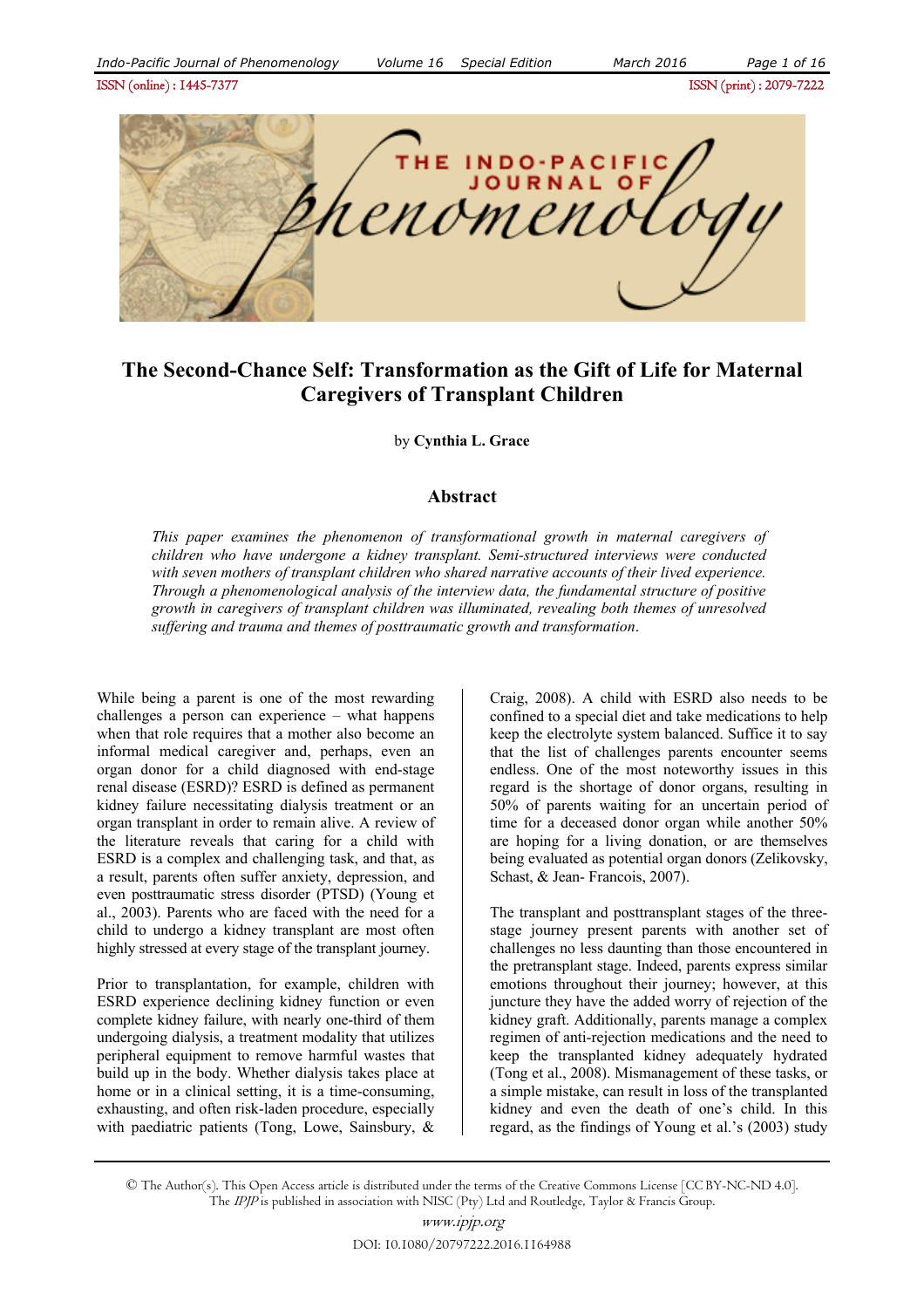indicate, a parent's appraisal of, firstly, the threat to the life of the child and, secondly, the intensity of the treatment are significant predictors of PTSD and severity of symptoms. It has in fact been shown that a parent's perception of these variables significantly outweighs the objective reality of the child's actual health status. It is thus crucial for medical personnel to support the parents by helping them understand the degree of threat to the child and details regarding the treatment regime, accurate and timely information in which regards can serve as vital to the formulation of accurate parental appraisal of a child's health status.

In sum, even though research reveals that high levels of stress in a caregiver can compromise his or her physical health and quality of life, the severity of the stress experienced by parents of children diagnosed with ESRD who are awaiting a kidney transplant is largely undetermined (Zelikovsky et al., 2007). What is certain is that both mothers and fathers experience stress and depression related to their child's ESRD, with mothers reporting higher rates of each as a result of carrying the greater share of the caregiver burden. If the mother also served as her child's organ donor, her level of personal strain was further compounded. All of the foregoing have a negative influence on a caregiver's ability to adjust psychologically, which in turn is known to have a negative impact on the health and psychosocial outcomes of the child (Zelikovsky et al., 2007).

### **Positive Growth and Self-Transformation**

The power of traumatic events to fuel psychological distress cannot be underestimated. A review of the literature established the existence of trauma, stress and PTSD in some parents of transplant children (Williams & Yule, 1997). Despite this disheartening evidence, there is an increasing body of evidence that positive psychological changes can also evolve from stressful events. Over the past decade, research on adjustment following trauma has expanded to include a perspective on the phenomena of personal growth and transformation in the aftermath of adversity. Positive growth is not focused on emotional states and subjective well-being by, for example, reducing the experience of posttraumatic stress with its symptomatic avoidance, hyperarousal, and re-experiencing, but is instead more attentive to fundamental positive changes in schema, world view, and psychological well-being (Joseph & Williams, 2005). Psychological well-being, in this sense, is concerned with the existential challenges in life that include acceptance of self, mastery of environmental influences, personal growth, autonomy, relationships with others, and purpose in life (Ryff & Singer, 1996). At the same time, the growth approach does not preclude the acknowledgement that suffering is inherent in stress, as it incorporates the process of suffering into its

spectrum by assuming that suffering is a part of the process.

There have even been some limited but promising studies specifically aimed at exploring the incidence of positive transformational growth in parents of children with acquired disabilities, chronic illness, or acute illness (Barakat, Alderfer, & Kazak, 2005; Konrad, 2006). The findings of these preliminary studies to date appear to accord with the findings of a larger body of research on the phenomenon as it applies to chronic illness populations of adult patients and their caregivers, and adult victims of other types of trauma.

### **Theories of Transformative Growth**

In adult populations, four noteworthy theories on transformative growth stand out as prominent, with each providing a diagrammatic model for depicting the phenomenon and explaining the process underlying its occurrence. While all four of the models have common threads of explanation, each is unique and valuable in its own right. The phenomenon of transformative growth is labelled and described as *posttraumatic growth* by Tedeschi and Calhoun (1995), *self-transcendence* by Reed (2008), *transformation* by Dubouloz et al. (2010), and *worldview transformation and social consciousness* by Schlitz, Vieten, and Miller (2010). A brief overview of these theoretical approaches provides a foundational framework for understanding the value of conducting the phenomenological study being reported here: a study designed to illuminate the process of transformational growth in caregivers of transplant children.

Tedeschi and Calhoun (1995, 1996) addressed the possibility of assimilating trauma in such a manner that a person might ultimately derive positive benefit. To conceptualize this outcome and process, they used the term *posttraumatic growth* – an outcome noted by the present researcher as one of the three phenomena present in the experience of particular maternal caregivers of transplant children. Tedeschi and Calhoun's schematic model of post-traumatic growth provides a concise overview of this process, which they view as part of a self-regulatory system of feedback loops that operate on both intrapersonal and interpersonal levels. The schematic of their model is segmented into sequential events or processes. Tedeschi and Calhoun (1996) also provide an empirical instrument designed to measure the phenomenon.

In brief, personality characteristics are expected to influence the initial and ongoing responses to trauma, with the underlying assumption being that people are predisposed to order in the face of chaos. Growth occurs, however, only if there is change to the integral structure of one's basic schema. Essentially, after the initial shock and denial dissipate, resulting in the failure

<sup>©</sup> The Author(s). This Open Access article is distributed under the terms of the Creative Commons License [CC BY-NC-ND 4.0]. The IPJP is published in association with NISC (Pty) Ltd and Routledge, Taylor & Francis Group.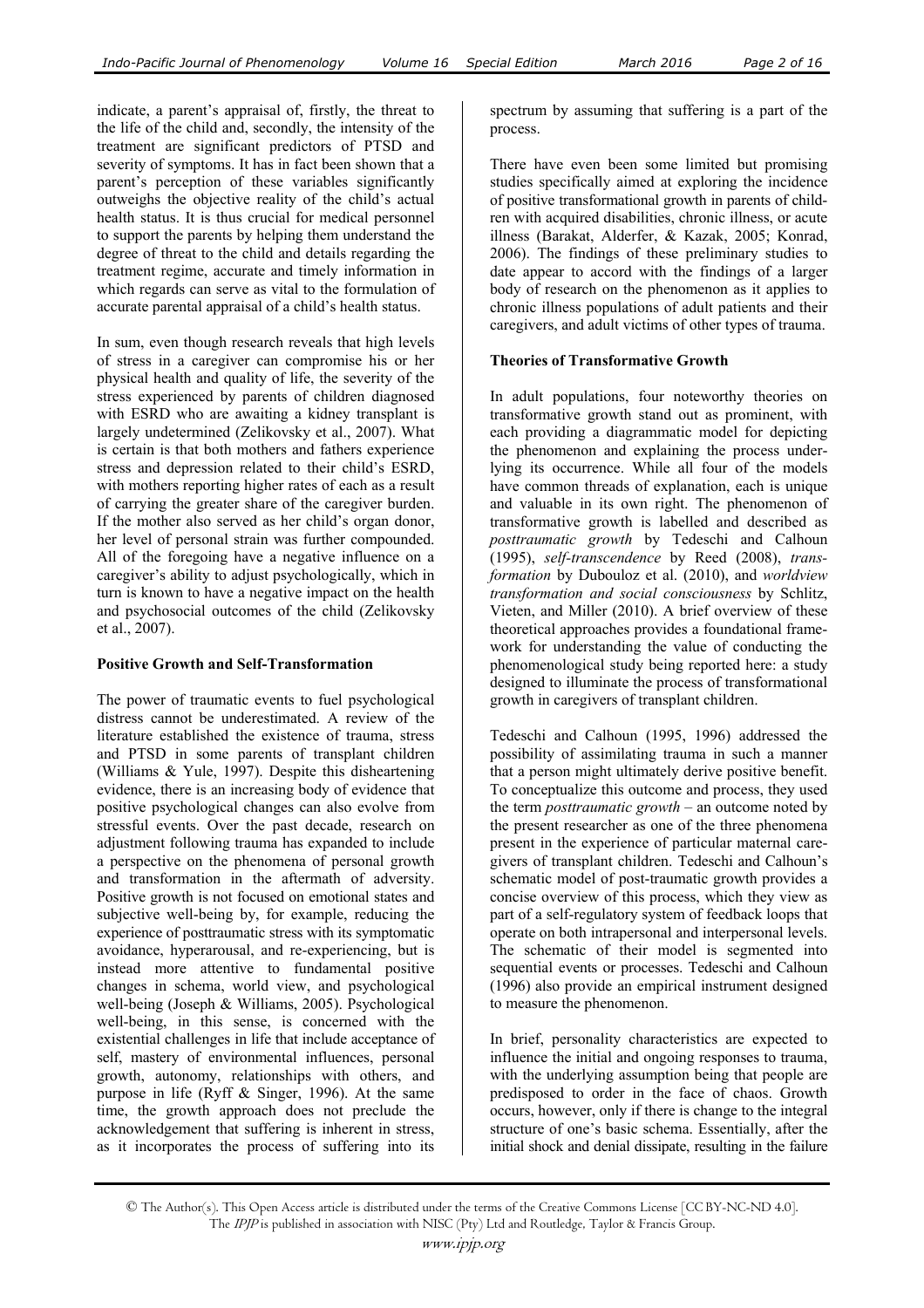of primary control strategies, a serious challenge to higher-order schemas evolves. Behaviours that had previously been effective in halting or reversing the impact of the trauma no longer work. The situation is assessed to be unmanageable, incomprehensible, and devoid of meaning, eliciting a secondary response of rumination. A person who engages in rumination for a period of time, without staying stuck in an endless cycle, essentially gains a semblance of psychological control. A perceived ability to have possibly altered the situation in a positive way renders one more powerful than seeing oneself as having been completely vulnerable or powerless. Provided that the person does not get stuck in guilt, engaging in rumination can thus be viewed as an emotion-focused coping approach that relieves distress.

The influence of environmental factors, such as help from other people, also aids the traumatized person in gaining insight. In this phase of the process, new and unique ways to handle the circumstances are realized. Facilitated by active support from others, positive personality characteristics in the affected party, and the ultimate alteration of his or her schema structure, acceptance, effective coping, and a sense of personal strength are able to be realized.

While posttraumatic growth uniquely emphasizes trauma as a precursor to growth, thereby providing a model which incorporates the issue of complex trauma into its framework, two additional concepts help to describe and account for personal growth from a different but equally important perspective: *selftranscendence* and *transformation*. Aspects of each of these concepts are also potentially applicable to the experience of positive change in maternal caregivers of children who are organ transplant recipients.

Reed's (2008) theory of self-transcendence, which is an empirically validated theory of nursing, is unique when compared with psychological definitions of the concept. Reed's conceptual model of the process of self-transcendence diagrams three fundamental sets of relationships: vulnerability, self-transcendence, and well-being. Firstly, increased levels of vulnerability such as those caused by a health crisis can effect an increase in levels of self-transcendence. Events that heighten one's sense of mortality, insufficiency and vulnerability can promote developmental progress toward a new sense of identity and expanded selfboundaries. The relationship between vulnerability and self-transcendence is nonlinear, in that the degree of vulnerability does not directly relate to the level of self-transcendence. Secondly, self-transcendence and well-being directly relate to one another, with a sense of one correlating positively with a sense of the other. Well-being is also regarded as a consequence of selftranscendence. Thirdly, a wide array of personal and contextual factors may mediate and moderate these

central relationships involving self-transcendence.

Self-transcendence theory addresses intrapersonal and interpersonal change, and expands comprehensively to include contextual, environmental and transpersonal shifts. It also uniquely includes the underpinnings of lifespan development theory, which is often regarded as an integral framework from which to conceptualize personal growth. Whatever change may occur, however, may not be a pervasive or lasting change. Both posttraumatic growth and self-transcendence include meaning-making as an integral element of change; but, if additional trauma is incurred and meaning is lost, one might well ask if the potential for personal growth is also lost. This raises yet another interesting question, namely, whether positive growth as a transformative phenomenon can include a lasting change.

Transformation is a concept that helps to complete the picture of positive change in the world of chronic illness. A preliminary understanding of its potential application to transplantation can be gleaned from a meta-synthesis project proposed by Dubouloz et al. (2010) that situated transformation in a chronic-illness context in a primary-care medical environment. Dubouloz et al.'s (2010) model diagrams the process of transformation as beginning with a medical illness diagnosis that initiates a reaction period of up to five years wherein the interplay of personal responses and the responses of significant others contributes to triggering a catalytic experience as a turning point in the process of transformation for the patient. This turning point is the stepping-stone to the next phase, referred to as "embracing the challenge", where the reality of the illness is acknowledged and embraced. Critical reflection is engaged, the context is assessed, and adjustments are made in perception, activities, relationships, and the differentiation of body and self.

The final phase of the transformation process is identified as "integration of new ways of being" and entails the person's both identifying and experiencing personal transformation. This includes a heightened sensitivity to life, understanding and acceptance of the new self, and greater appreciation of significant others. A penetrable boundary – including a social and personal context, interactions with peers and healthcare professionals, social support, the healthcare system, and the person's willingness and ability – comprises a context for the model as a whole. The model furthermore captures other important elements of change common to living with chronic illness, such as acknowledgement of the condition as being lifelong, acceptance of the necessity of having seemingly never-ending interactions with medical professionals, and recognition of the trajectory of the illness as being nonlinear, cyclical, and sometimes regressive.

Lastly, researchers at the Institute of Noetic Sciences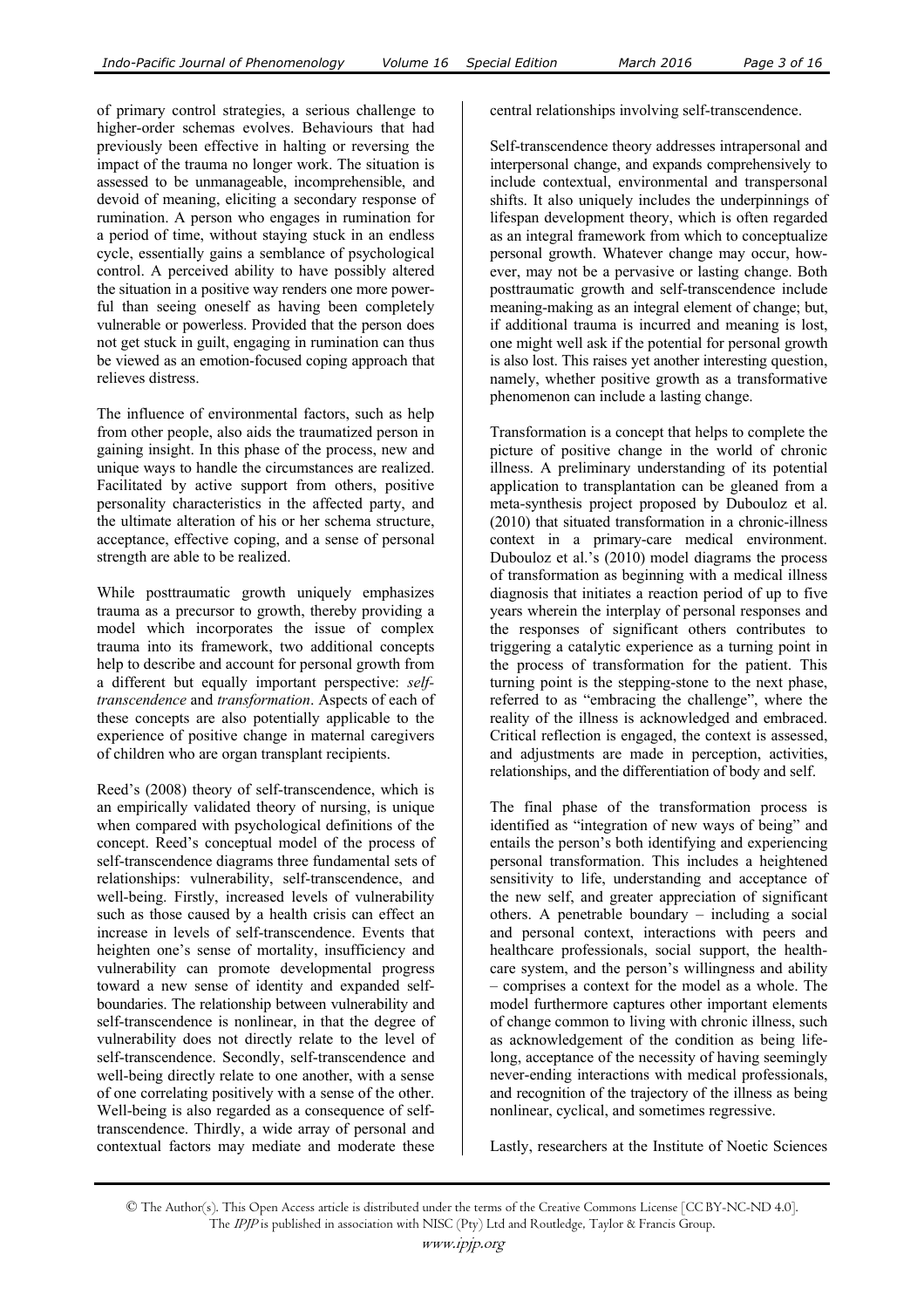(Vieten, Amorok, & Schlitz, 2011) engaged, for over a decade, in both qualitative and quantitative studies of the phenomenon of transformation and found evidence of individual growth serving as a catalyst for the transformation of society as a whole. Their work included the investigation of individual narratives of personal transformation, including three focus groups of teachers of transformative processes, in-depth interviews with 60 recognized sages of ancient and modern wisdom traditions, surveys of over 2,000 people who reported experience(s) of transformation, and longitudinal studies of people who engage in ongoing regular transformative practices. Generally, their findings revealed that lasting change springs from a profound shift of perspective and fundamental change in world view.

The most fundamental change leading to deeper meaning and a clearer purpose in life occurs internally as one's reality is redefined (Schlitz, Vieten, & Amorok, 2008). The benefits of this transformation may, however, not be limited only to the persons who are experiencing a shift in their world view. Schlitz, Vieten, and Miller (2010) proposed that, when a change of internal structure does occur, a transformation of world view is primed to develop into a new social consciousness that over time translates into a conversion process that might be described as evolving from a "me to we" perspective. What is implied is that one becomes aware of being part of a greater whole in an interrelated community of others.

Schlitz et al. (2010) identified five developmental levels of social consciousness that essentially describe how consciousness transformation can be conducive to an experience of having more meaning and purpose in life, which in turn leads to the person becoming more empathetic, compassionate, and service-oriented, as well as an active agent of change in his or her community.

One of the circumstances shown to impact deeply on a person's world view is being diagnosed with a serious illness, especially one that poses the very real possibility of death. A diagnosis of ESRD and the need for transplantation is no exception. As Schlitz et al. (2010) noted after initial interviews with their focus groups:

Transformation is a process that can be stimulated by even the most shattering of circumstances. In fact, some transformations seem to require the kind of vulnerability that accompanies extreme loss or grief. This is what separates transformation from more linear processes of psychological development as typically understood. Transformation often asks for something to die so that something new can be born. (p. 30)

In sum, posttraumatic growth, self-transcendence, and transformation are phenomena that reveal overlapping processes and a desirable positive outcome that often involves an expansion of self-boundaries so as to encompass a new world view or orientation that may have a lasting effect. Whether growth occurs as a posttraumatic shift in cognitive schema, manifests as an unprovoked noetic event, or evolves out of a catalytic turning point, understanding what contributes to the phenomenon and how it might be encouraged in the lives of those managing chronic illness is a valuable endeavour.

### **Trauma, Personal Growth, and the Transplantation Process**

As a maternal caregiver of a transplant child, it is my first-hand experience that, in spite of the trauma associated with a child's transplantation, growth and transformation are possible. As the literature reveals, however, maternal caregivers of transplant children are largely understudied, and the limited research that does exist lacks exploratory consistency. As Schlitz (2005) pointed out, health, healing and wholeness are woven together in a multidimensional tapestry that demands a consistent and integral approach built on a sound structure of understanding. Proceeding from this perspective, a qualitative phenomenological study of posttraumatic growth, self-transcendence and transformation in maternal caregivers of transplant children emerged as the focus of the research reported here. Essentially, through a rigorous phenomenological analysis of the content of caregiver interview data, a fundamental structure of the phenomenon of transformational growth in this context became illuminated, leading to a better understanding of its makeup and of how it might become more intentionally cultivated.

As presented in the following sections, the present research points to the possibility that a traumatized caregiver can overcome the negative impact of her trauma, making a pivotal turn toward personal growth and transformation that results in a rippling effect of positive outcomes for her herself, the patient, family members, medical providers, and communities at large. Indeed, given that transplantation is a worldwide treatment modality that continues to grow, the occurrence of transformative change in a caregiver on an intrapersonal, interpersonal, and spiritual level might have a far-reaching influence on all who are directly or indirectly affected by this experience.

In this inquiry, the phenomenon of transformational change unfolded in the stories that caregivers shared. But, just as Tedeschi and Calhoun (1995), Reed (2008), Dubouloz et al. (2010) and Schlitz et al. (2010) noted, the caregiver's path to transformation is not a linear one, with the stories shared here revealing that the fundamental structure of the phenomenon

<sup>©</sup> The Author(s). This Open Access article is distributed under the terms of the Creative Commons License [CC BY-NC-ND 4.0]. The IPJP is published in association with NISC (Pty) Ltd and Routledge, Taylor & Francis Group.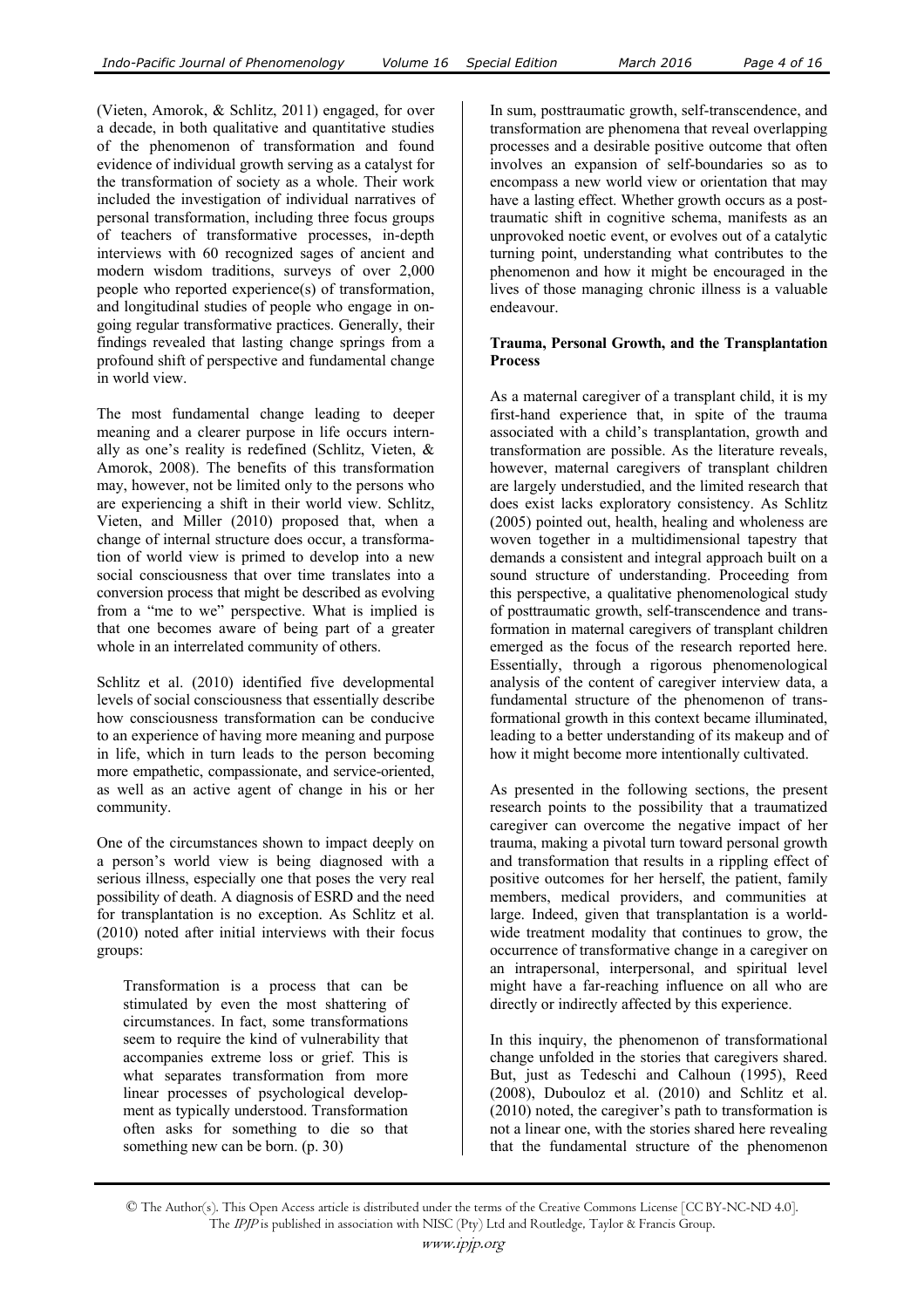includes a process of evolving through many layers of suffering. Following an overview of the research methodology and design, and the process whereby the data was analyzed, the themes extracted from the caregivers' accounts, along with excerpts from their interviews, are presented.

## **Research Methodology and Design**

Heidegger (1927/1962) proposed that phenomenology uncover concealed meanings through the interpretation of narratives of the lived. The experience of living through a situation or event in time (lived experience) is only known reflectively and is expressed through speech and language. For the present study, seven mothers who each had a child who had received a kidney transplant were recruited to participate in faceto-face, semi-structured, audio-recorded interviews where the reflective content of their experience could be captured in a narrative format. The end result of this phenomenological inquiry tells a story that provides insights into the phenomenon of positive growth and its associated meanings in maternal caregivers of transplant children (Kleiman, 2004).

For the present study, an existential-phenomenological approach was selected in order to allow for any experiences of trauma and transformative growth to surface in the narrative accounts of the transplant caregivers. This orientation takes into account that the caregiver is inextricably intertwined with her environment, and that she thus makes choices within an external situation with its own unique characteristics (Braud & Anderson, 1998). Consequently, context is key to how the individual experiences a phenomenon. In this study, a phenomenological approach allowed the caregiver's experience of positive growth to emerge within the unique context of the paediatric transplant environment, thus providing an in-depth look at *what* the phenomenon is and *how* it unfolds (Giorgi, 2009). This resulted in a diagrammatic representation of the fundamental structure of positive growth in the transplant caregiver.

### **Data Analysis**

The analysis of the descriptive data incorporated the phenomenological approaches of Giorgi (2006, 2009), Colaizzi (1978), and Hoskins and Mariano (2004). Primarily reflecting the suggestions of Giorgi and Colaizzi as presented by von Eckartsberg (1998), the process of handling, transforming and reporting the data unfolded in the following sequence: (a) firstly, the audio-recorded interviews of the seven caregiver participants were transcribed verbatim by a third party, (b) the transcripts were then read and reread several times in order to gain a clear sense of the whole, organized into demarcated meaning units, and transformed to highlight the dimensions of psychological meaning within the phenomenological reduction, and (c) the general meaning units were transformed into first explicit, and then implicit, units of meaning within a psychological perspective, with particular sensitivity to the phenomenon of transformative growth. This approach to the data helped to prevent interpretation being coloured by any pre-existing bias of assumption, hypothesis, imaginative construction, theory, causal speculation or explanation in reference to what the participants presented (Giorgi, 2009, pp. 88–89), and allowed for formulation of the most accurate description possible of the psychological aspects of the participants' experiences.

At this juncture, analysis of the data as outlined above is usually considered to be complete, with the fundamental structure of the phenomenon being delineated and reported. I was, however, also curious about how the experiences of transplant caregivers fit with the four established models of growth referenced earlier.

Traditionally, a mixed-methods study might have provided a viable avenue of exploration. However, I was interested in obtaining a more in-depth picture of how the growth process occurs, and more specifically in understanding how the general meaning units generated in this study related to the central themes presented in each of the four existing models. In addition, I compared each of the four models with one another and identified a component unique to each of them. From this, the following four questions were generated:

- 1) Posttraumatic Growth: What is the maternal caregiver's experience of stress and trauma?
- 2) Posttraumatic Growth: What is the maternal caregiver's experience of beneficial change?
- 3) Self-transcendence: What is the maternal caregiver's experience of connection with self, others, and the environment?
- 4) Transformation and Worldview Transformation: What are the specific events or experiences that create a turning point or catalyst for positive change in the experience of the maternal caregiver?

Details of this analysis can be found in Grace (2014).

### **Results**

Participants revealed that being a caregiver for a transplant child is an endless quest that entails layers of loss, and with each loss there is the need to start anew. The experience of loss and renewal is recurrent and at times seemingly endless. The overarching theme describing this process was labelled a "journey of

<sup>©</sup> The Author(s). This Open Access article is distributed under the terms of the Creative Commons License [CC BY-NC-ND 4.0]. The IPJP is published in association with NISC (Pty) Ltd and Routledge, Taylor & Francis Group.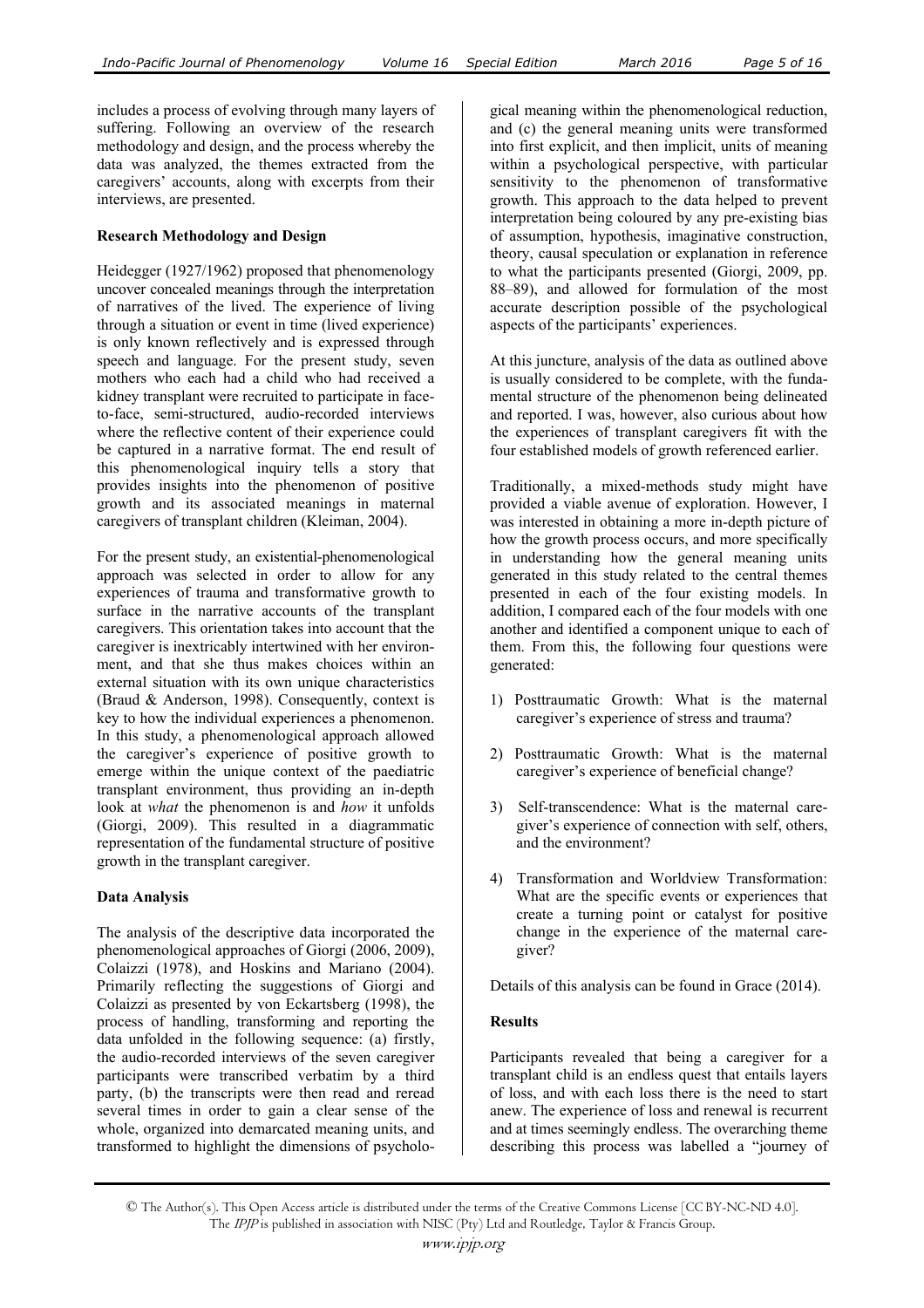endless beginnings". In the context of this description, three main themes were identified:

- (1) encountering loss,
- (2) transitioning through loss,
- (3) reconciling loss.

Six sub-themes comprised the first part of the journey, a time laden with trauma. Months before and after the child's transplant, a second or transitional period unfolded, with three sub-themes characterizing this pivotal time. It was at this juncture that profound connections with others were made, leading to the possibility for caregivers to transcend their trauma and have the opportunity to experience positive growth. The third phase of the journey, comprising six sub-themes, entailed additional losses, and yet also presented a time of renewal. These three parts of the transplant journey are presented below in terms of the three main themes, each with its underlying subtheme clusters. Excerpts from caregiver interviews are provided to substantiate the themes identified.

### **Main Theme 1: Encountering Loss**

The first part of the journey, "encountering loss", comprised six sub-themes: (a) intangible losses and emotional scars, (b) becoming an informal medical caregiver, (c) disconnection and isolation, (d) looking for connection with medical providers, (e) environmental impact and learned hopelessness, and, finally, (f) endurance, suffering, and survival. This first part of the journey comprised the timeframe prior to the child's organ transplant and is referred to in the study as the pretransplant phase.

**Sub-theme 1:** *Intangible losses and emotional scars***.**  Receiving the news that one's child has been diagnosed with ESRD can be devastating, but caregiver accounts reveal that the way in which the message is delivered can be even more traumatic.

*Well, the most challenging thing, and the thing that has always stuck out in my mind was the many times that I was told during all these – to take my – well … I was told … to take my four-and-a-half month old organism home and let it die. And explaining to that particular doctor … that she was not an "organism", she was a living, breathing immortal soul – going to live with me as long as I had breath*.

*Then I went to a perinatologist – this one that had done the amnio, and said – he identified it: "Oh, this is polycystic kidney disease." He goes, "I'm sorry, this – these children don't live – I don't know if it's ... if it's autosomal recessive polycystic kidney* 

*disease [ARPK] or con-genital hepatic fibrosis [CHF]." So it's ARPK, slash, CHF. And he goes, "These – these kids don't live. He said we can either cut her out now and have her pass away, or she – she'll die inside you and then we'll have her cut out, but that's riskier. So – and I went back home to just cry*.

**Sub-theme 2:** *Becoming an informal medical caregiver*. The transition from being a mother to becoming an informal medical caregiver is abrupt and brutal. The wonder attached to mothering is all at once obliterated by the unnatural prospect of the child's death and the caregiver's shift from nurturing mother to being both mother and medical provider. The merging of these roles runs contrary to nature or reason, forcing the caregiver to become a condoning witness and participant in her child's invasive medical treatment. As the caregiver proceeds in her journey, the tasks of caregiving prove to be both countless and never-ceasing, merely changing form over time.

Six of the seven mothers who were interviewed dealt with pretransplant dialysis and feeding tubes. All seven had encountered challenges associated with management of their child's nutrition, hydration, and medication pre- and posttransplant. All seven had to advocate on the child's behalf in the school system and with health insurance. Four of the seven had also had to deal with special needs that were not related to the transplant, including cognitive delay, blindness, seizure disorder, and orthopaedic issues.

*I stayed up all night long watching A's blood pressures. I had the machine on this table over here with the – with the bags up here, and the cycler here that A was on, and I would watch her blood pressures all night long. And I would stop the machine and add another bag to keep A's blood pressure exactly steady, really low. I kept it low – in fact, maybe a little too low. I kept her in the 70s and 80s because – because she'd been on four blood pressure meds for hypertension, when she was under-dialyzed, when she was – when it wasn't working well*.

*The bottom line is the moms, you know, typically are the ones that end up with the lion's load of the – the caregiver duties, going from doctor's appointments to lab visits … to overnight hospital stays … everything really kind of falls on the mom. It's the constant management of the fluids, pills, medical centre visits … . It's … the bulk of it falls onto the mom 99% of the time*.

<sup>©</sup> The Author(s). This Open Access article is distributed under the terms of the Creative Commons License [CC BY-NC-ND 4.0]. The IPJP is published in association with NISC (Pty) Ltd and Routledge, Taylor & Francis Group.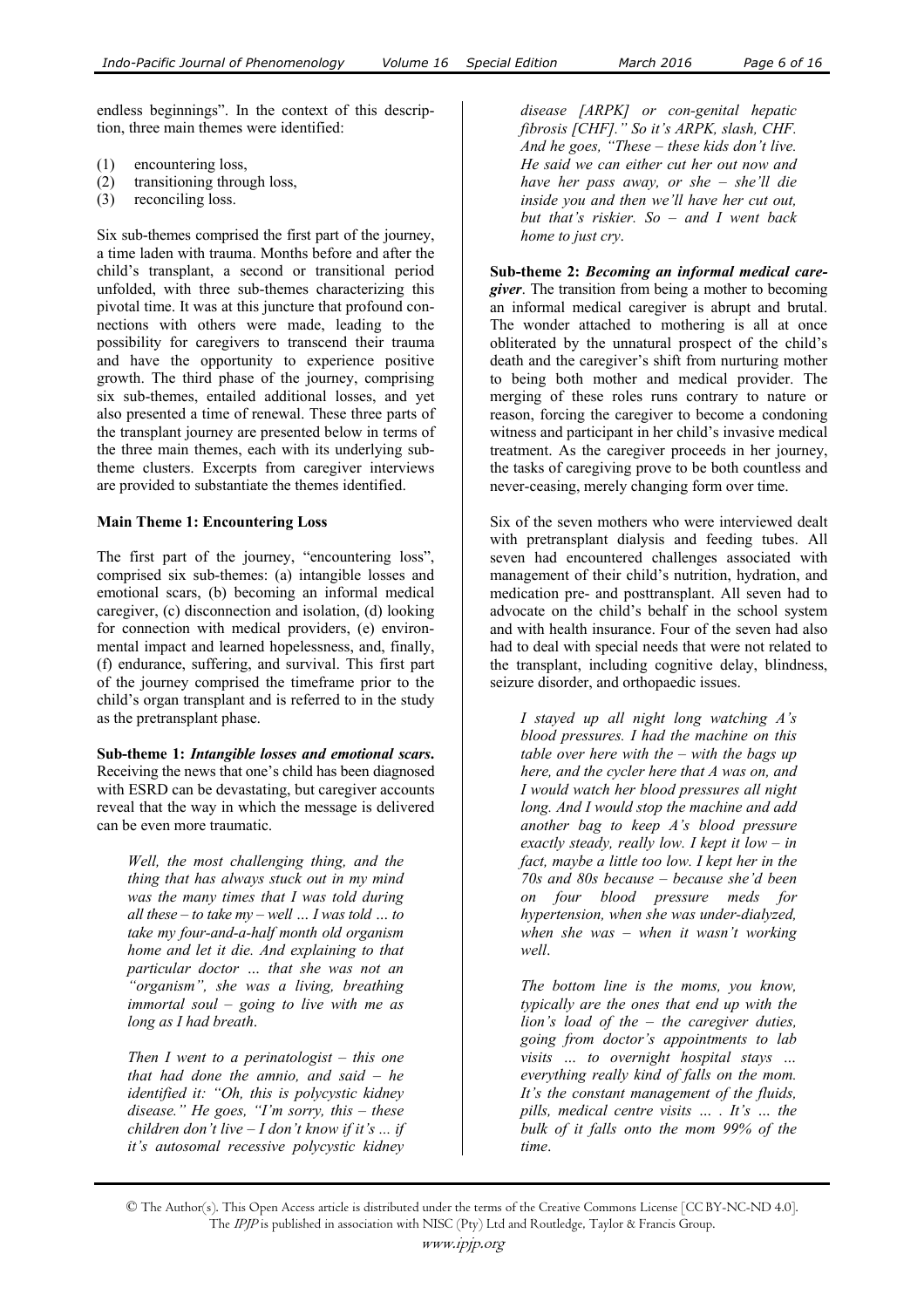**Sub-theme 3:** *Disconnection and isolation*. Being a caregiver demands a great deal of self-sacrifice. As layers of the caregiver's prior identity were peeled away by the demands associated with becoming an informal medical provider, one mother revealed the greater need than ever before for support from her spouse, family, friends, and social networks. This, however, required her to have both the capacity and the willingness to reach out for help and to receive help that was offered. Sometimes others wanted to help, but they did not know how to help. Sometimes others abandoned the caregiver. A lack of support, for whatever reason, contributed to the many layers of loss experienced by the caregiver, especially early on in the journey.

*Marital issues, I think, come into play quite a bit. Not so much now, but in the early years … . And not that – you know, my husband works full-time and it's logical that it does fall on me, but I think in some – you know, there have been times definitely that there was resentment that I had to carry that load, because it's a big load. We're fine now, but I mean there have been for sure issues because of that*.

**Sub-theme 4:** *Looking for connection with medical providers*. A key step to functioning effectively as an informal medical caregiver includes forging a viable working relationship with the transplant team and other medical providers both pre- and posttransplant, and learning how to survive in the hospital and other medical environments. It is a foreign territory for the vast majority of caregivers. It is not an even playing field, and the caregiver is on a steep learning curve, all while her child's life hangs in the balance. The caregiver is dependent on the connection she forms with the medical providers. They are the experts she looks to for instruction, guidance, and moral support. Some of the biggest complaints heard from caregivers were the medical system's emphasis on protocol, lack of personable and respectful interchange with medical providers, and feeling demoralized in their efforts to be an adequate caregiver.

*Yes, they are on call and they see it, but they don't live that – this life 24/7. They do not live this life 24/7. One of the providers right now, actually, I see her name or I see the number come up* [on caller ID] *and I cringe. I have anxiety attacks because she has been mean to me … . And just – the coordinator treated me like I was the stupidest thing, really rude to me*.

*It's just been a nightmare. I refuse to work with her now. They (the transplant team) – they don't really understand. Yes … they*  *deal with it every day … they are while they're at work and … they are on call, but they get to go home! They get to go home and live their lives. They don't understand that it goes on*.

**Sub-theme 5:** *Environmental impact and learned hopelessness*. As each caregiver revealed, she had to be an active advocate for her child in medical settings, especially in the hospital environment, which is not designed to take individual needs into account. Many protocols and regimens seemed as though they were universally applied whether warranted or not. Some were even felt to be inadequate. One mother went so far as to write a protocol herself.

*And I find that nurses and doctors don't necessarily always look at one patient, as this is an individual patient. It's not the other 20 that they're seeing right now. For them it's not … "This is E and this is his situation. These are his parents ... these are their likes and dislikes." They don't – they just kind of look at you, like, "Oh, well, he has this, so we're going to do X, Y, and Z. That's what we do. That's protocol."*

**Sub-theme 6:** *Endurance, suffering, and survival*. Caregivers suffer through a seemingly endless stretch of uncertainty prior to their child's transplantation. Caregiving tasks are countless and exhausting. Some deal with the trauma of dialysis and feeding tubes, while all of them manage medications, appointments with doctors, and endless blood draws, in addition to dealing with the demands of everyday life. However, just as the winter solstice is a turning point towards the season of spring and rebirth, so is transplantation a turning point for another new beginning. Although the pretransplant period is a time of suffering, marked by endurance and survival for every caregiver, there is the trust that eventually the day of transplantation will arrive. However, as the following account so poignantly revealed, the road leading up to that event is difficult.

*When I brought her home on peritoneal dialysis, I, you know, I didn't know if I could take care of a child, you know, here is this child* … . [As her daughter was finally released from the hospital for the first time, a nurse said to her] *"Here's all the tubing and things and oh, oh, now you be very careful because you've got to put heparin – inject heparin in the bag"* [the peritoneal dialysis solution bag]. *And here's little vials, and you've got to get the little needle right in the little – the little hold and put ..." – and I had really strong glasses and strong lights and if I saw a little piece of lint over* 

<sup>©</sup> The Author(s). This Open Access article is distributed under the terms of the Creative Commons License [CC BY-NC-ND 4.0]. The IPJP is published in association with NISC (Pty) Ltd and Routledge, Taylor & Francis Group.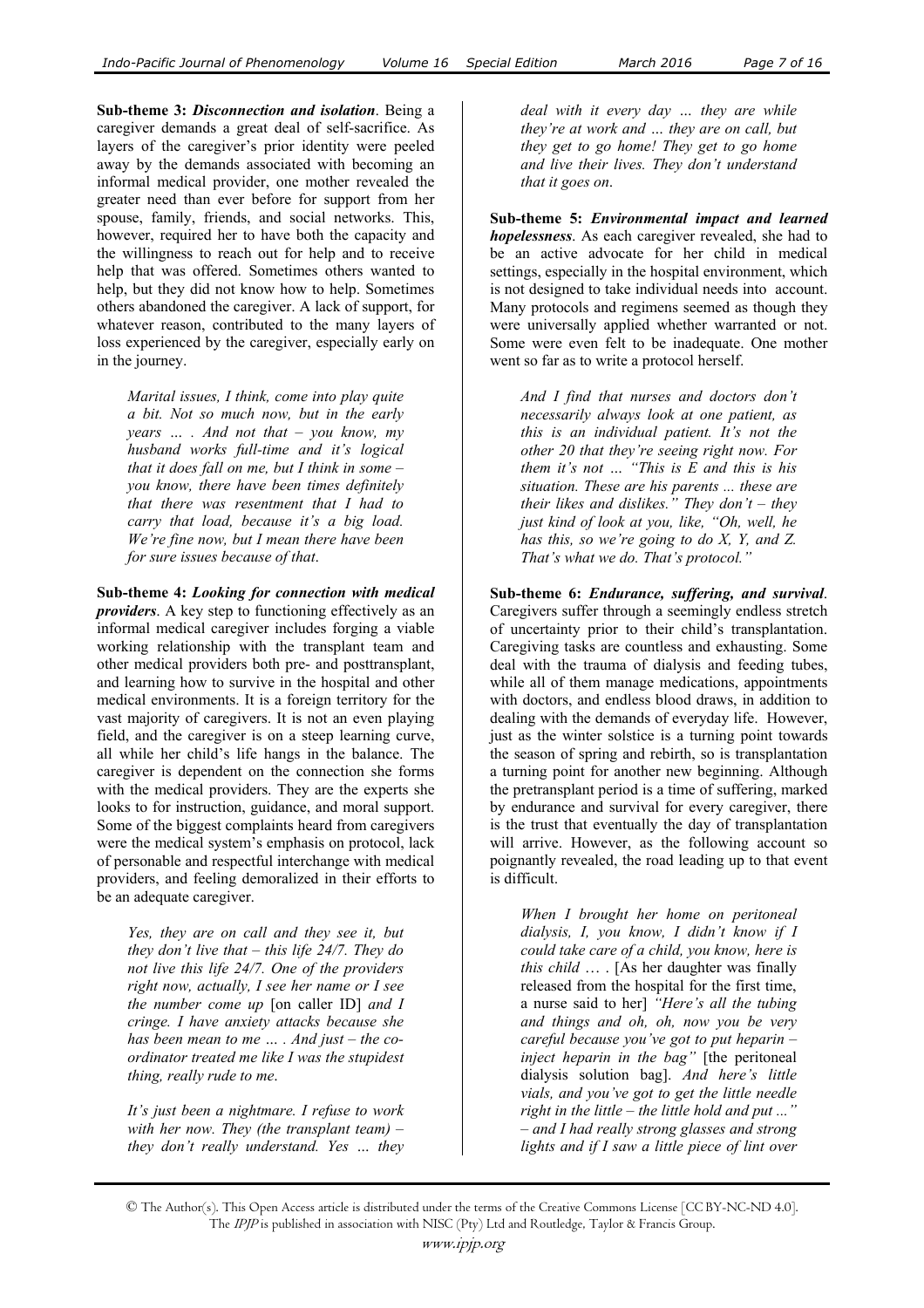*there, I'd throw everything away and start over. Because I – because I didn't know just how easily they could get peritonitis because I left her at the hospital; they did it one night, gave her methicillin-resistant staphylococcus aureus … almost killed her*.

## **Main Theme 2: Transitioning Through Loss**

At some point in the journey, each caregiver seemed to enter a transitional phase where she was found to experience renewed strength and hope. This period of time included the three to four months immediately preceding and then directly following the transplant procedure. Prior to the transplant, each caregiver anticipated the day when her child would finally get a second chance, a new beginning if you will. There was significant suffering during this interval, and the ups and downs came in shorter bursts of time and with greater intensity. In other words, the stakes were higher and the impact of the gains and losses were proportionate, predisposing the caregiver to increased incidences of stress, trauma and loss, exacerbating her vulnerability.

After the transplant took place, caregivers expressed relief, but within weeks they discovered that the relief was only temporary. There was loss experienced posttransplant as well. Thus, the main theme identifying the middle phase of the journey is described as "transitioning through loss", and contains three subthemes, identified as: (a) the second-chance search, (b) transplantation as the gift of life, and (c) facing posttransplant loss. This phase proved to be critical in the sense that a caregiver could get "stuck" or unable to come to terms with past, current and anticipated future losses. In essence, during the transitional phase leading up to and following the transplant, caregivers were scourged in a relentless fashion by their circumstances, adding to an already overwhelming load of stress, and causing the pain and suffering to deepen. The increased vulnerability that caregivers experienced at this juncture, even though catalytic with regard to their experiencing traumatic stress, paradoxically increased the opportunity for positive change as well.

*And we had a couple of false alarms. My niece was the first person that was supposed to be C's donor … and then – the surgery was scheduled for a Monday and she flew up on Friday, and Friday afternoon, they discovered that we lost our match … he had an antibody, C developed an antibody. So, literally, she was on the airplane on her way out. So we lost that match … and then we had a second one and the person didn't want to be identified … and they wanted to do it – their goal was* 

*for C to transplant before he failed … but they had a second donor lined up and as he was going through his screening they found something wrong with him. So he couldn't be a donor*.

**Sub-theme 1:** *The second-chance search*. Exhausted by endless duties, caregivers endured days and nights hoping the time for transplant would finally arrive. For some of the caregivers, the pretransplant period included a frantic search for a donor organ, while for others this period involved identification, testing and preparation of the living donor candidate, who may have been the caregiver herself. For caregivers with infants, there was a need for the infant to grow to an acceptable size and weight in order to be a recipient. All child recipients also had to be healthy enough to receive an organ.

During this preparatory timeframe, the caregivers experienced hope, shattered hope, and finally some level of relief when a donor organ was found or a living donor candidate was selected. During the search and preparation for transplantation, the caregiver and her child simultaneously continued to endure the demands of pretransplant treatment and to weather the associated trauma and crisis. For some caregivers, the pretransplant journey included the child receiving dialysis, which was, in and of itself, highly stressful. Since the hope of being relieved of dialysis treatment was vested in the prospect of receiving a kidney transplant, the search for a living or deceased donor organ became the primary concern. Unfortunately, organ donors and donor organs are in short supply. Even when a deceased-donor organ was found or a living donor volunteered to donate, there were delays, often with reasons why the transplant could not be done.

*While R was on dialysis, we got a call … "Oh, we might have a match for you." So we took him. They prepped him up and he was – the surgeon came the next morning and said, "Sorry, it wasn't a good match, so we're going to give it to the next candidate." Oh, that was very – that was very hurtful, very*.

**Sub-theme 2:** *Transplantation as the gift of life.*  When the long awaited day arrived that the transplantation finally took place, caregivers were grateful. Even the stress of being a donor herself and going through the angst of the child's surgical process was an improvement over the pretransplant experience of dialysis and the darkness of constant unknowns. The time of transplantation was a time to celebrate life, but paradoxically also a time to grieve a death.

*We had a donor transplant organ, so I think* 

<sup>©</sup> The Author(s). This Open Access article is distributed under the terms of the Creative Commons License [CC BY-NC-ND 4.0]. The IPJP is published in association with NISC (Pty) Ltd and Routledge, Taylor & Francis Group.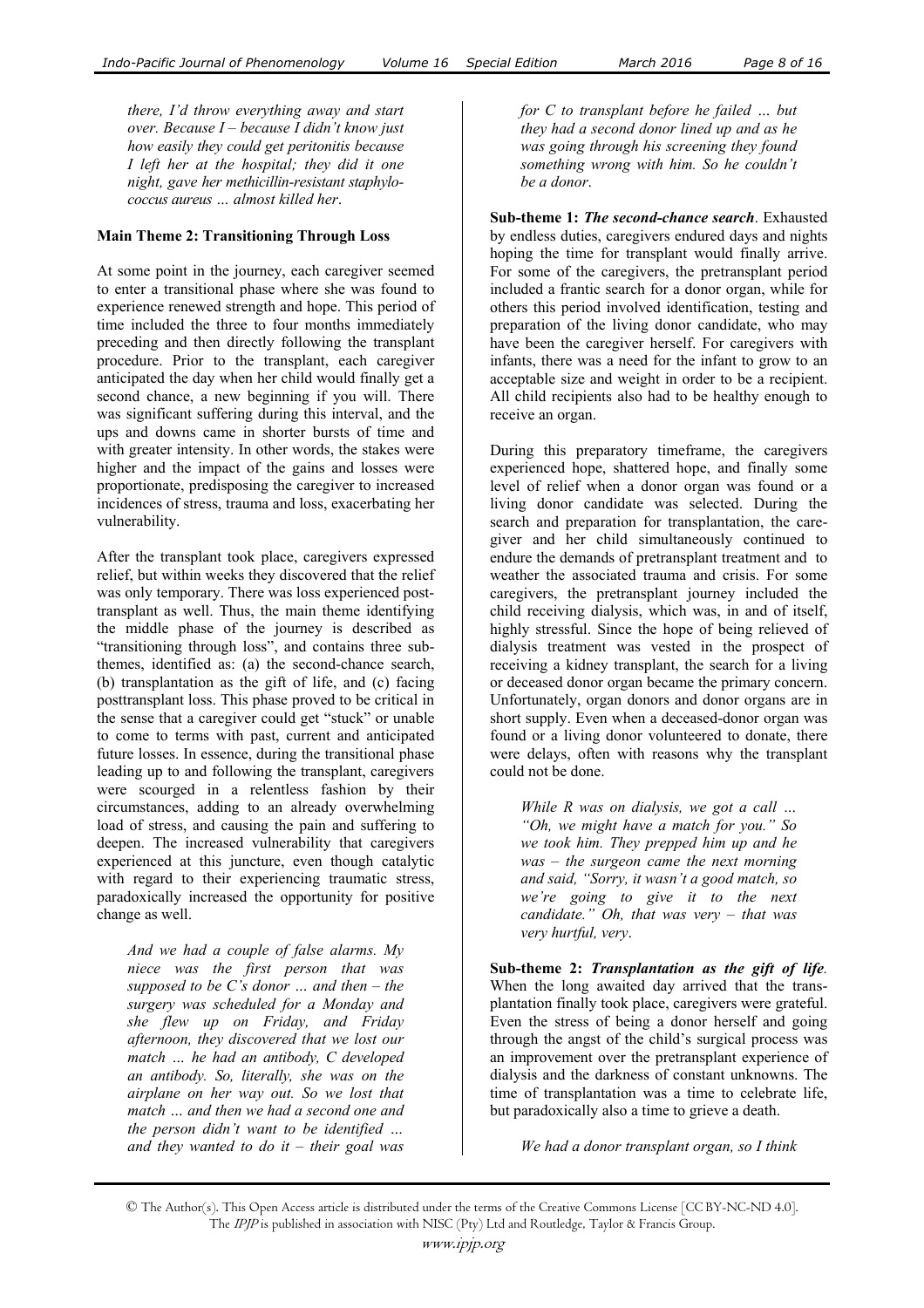*that we've – with that happiness that knowing that D was going to be saved, the guilt of knowing that another family paid the ultimate price by their giving their daughter's organ, the kidney came from a 7-year-old girl who was hit by a car. I know what the cost was to that family. So that was very difficult*.

**Sub-theme 3:** *Facing posttransplant loss*. The posttransplant period proved to mark a pivotal time of adjustment for the caregiver, who came face-to-face with the harsh reality that transplantation was a treatment modality and not a cure. Now the caregiver had two deaths to worry about: the possible death of the transplanted organ and the possible death of the child. In retrospect, the caregiver came to the realization that the early part of her journey was just the beginning of a never-ending story.

*Oh, it's insane. It's like every time we're in lab and then get a phone call, "Oh, they need to make adjustments", this and that. It was a constant thing. Even now, R has quite a few labs, but it was not like right after transplant. That was like labs every day*.

#### **Main Theme 3: Reconciling Loss**

One can become accustomed to the dark and, upon emerging into the light, find it quite uncomfortable. In time, however, one's vision gradually adjusts and even looking toward the sun can become somewhat tolerable. The healing of the caregiver's grief and loss might be likened to an emergence or awakening from the darkness into the light. It is a painful experience, but, in time, she adapts and her vision becomes clearer. However, time itself is not what eased her pain or fostered her healing. Exposure over time to the harshness of the light and connection with others is what gave her sight and healed her heart. In due course, she awakened to a dawn, no longer lost in her vulnerability and blinded by the intensity of her pain. Through her experience, she gained wisdom. Through her suffering, she gained resilience. And, through her connection with others, she ultimately experienced transformative growth.

**Sub-theme 1:** *Making peace with posttransplant loss*. The prospect of the child's early death is a brutal and harsh reality. Things are not "fixed" because the child finally received a kidney transplant. Indeed, life has permanently changed and so has the caregiver. The idealized hope that dominated the pretransplant phase has been replaced by a more realistic set of posttransplant expectations. With the passage of time, caregivers learned that many of the losses they had incurred early on in the journey were not temporary, and, worse yet, there were new ones to face. What

inevitably moved the caregiver from the twilight of posttransplant trauma to the dawn of personal growth was acceptance of loss, as well as acceptance of the inevitability of impermanence. The gift of life was a gift of time, not a cure or a guarantee of life.

*He was – he was diagnosed with epilepsy. He had viral meningitis and, as a result of that, had learning disabilities and epilepsy from that. So that's a whole … another issue … but all manageable over time*.

*Yes, knowing that at any time our son could pass away is tough, but I can't dwell on that … I know – there's so many families that I've met that, they just – they live on the what-ifs. They live on, you know, well they could go at any time. They could die. They could go at any time*.

**Sub-theme 2:** *Embracing the caregiver burden*. Embracing the role of being a caregiver means permanently integrating the role into one's identity. This reality presented itself clearly upon the child's posttransplant release from the hospital, when the mother was faced with a new set of informal medical caregiving duties. The child required vigilant posttransplant attention lest the organ be rejected. The focus of the regimen became the administration of medications, proper hydration, and frequent lab draws of blood. The endless cycle of caregiving thus did not go away; it just took on a different form. The caregiver now faced the threat of the child's possible organ rejection and frequent secondary illness due to immunosuppression.

At this juncture, the caregiver's ability or inability to recover from the pretransplant and transplant phases of trauma became palpable. The moments of toil and suffering were no longer ameliorated by anticipation of a life-saving transplant. It became another kind of survival. Many of the same obstacles were once again encountered, but new ones also arose and, in contrast to the adult world of transplantation, the paediatric world presented unique challenges. The caregiver not only had to administer informal medical care, but she was tasked with the challenge of parenting a transplant child through all the critical stages of development with little guidance. Two examples of what caregivers encountered follow:

*Then her taste buds developed and we started having fights. And that's when I taught her how to take capsules … I lost a little boy in 1977 to the same thing that P has. And so P and I had had this big argument one day, which ... by the way, medicine is not an argument the mom can afford to lose*.

<sup>©</sup> The Author(s). This Open Access article is distributed under the terms of the Creative Commons License [CC BY-NC-ND 4.0]. The IPJP is published in association with NISC (Pty) Ltd and Routledge, Taylor & Francis Group.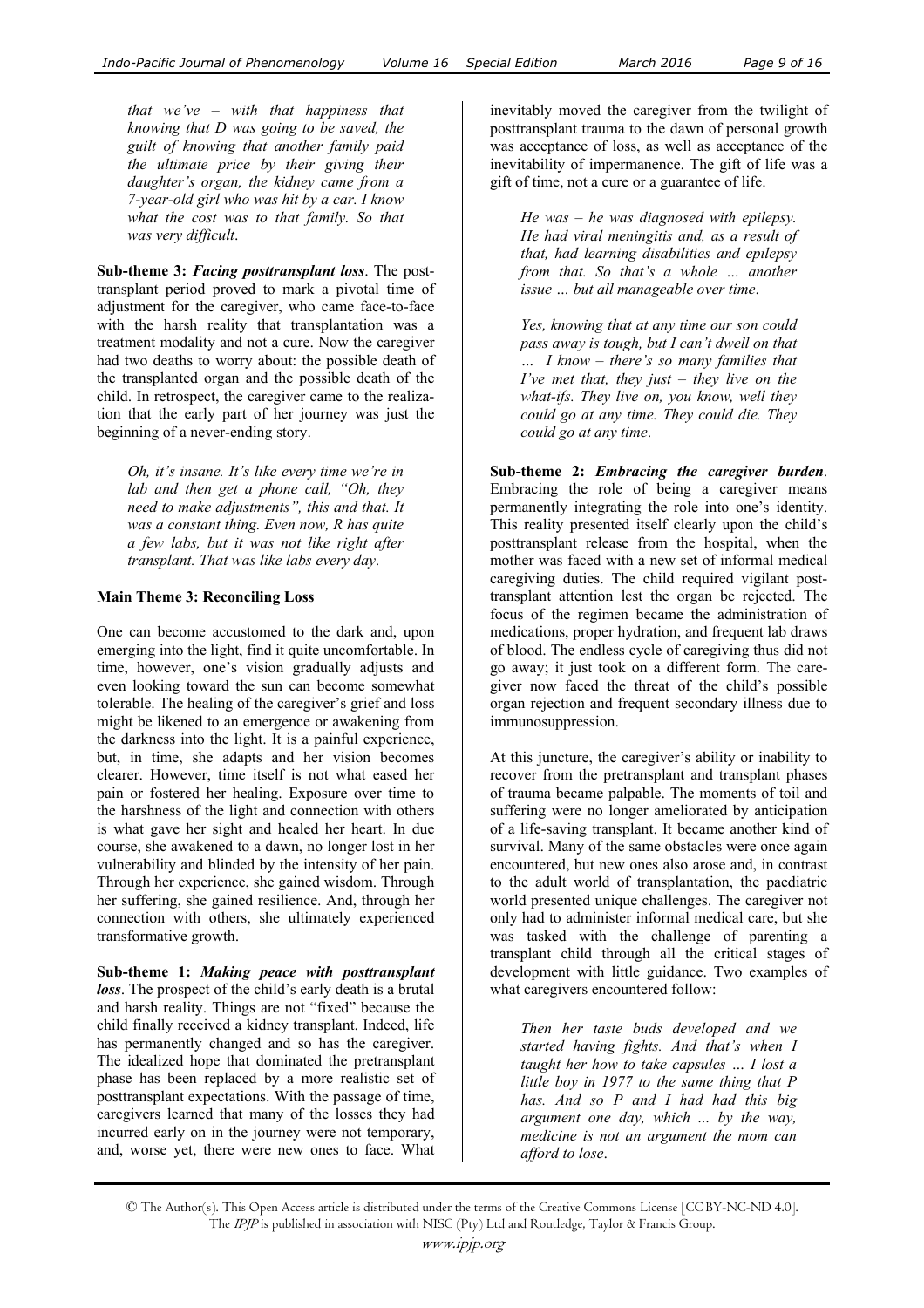*The school thing was big for me and us … . Elementary, high school, and now college! D did need lots of extra help in the beginning. Although she looked normal, she was really "in between". She had frequent absences. It wasn't unusual for her to miss 40 days of school at a time*.

**Sub-theme 3:** *Finding relationship with medical providers*. Having a good relationship with medical providers on the transplant team was revealed to be vital to the mother's positive adjustment, particularly in terms of fulfilling her role as an informal medical caregiver. The partnership established with members of the team was also revealed to contribute to the caregiver's personal growth. This was most evident in the accounts of those caregivers who referred to the medical providers as "being like family members". When the patient is a child, the child goes through critical stages of development, essentially growing up under the care of not only the parents, but the medical providers on the transplant team as well. Although the medical provider's role was aimed at the physical health of the patient, it could not be reasonably confined as such in the eye of the maternal caregiver. Whether it was consciously recognized or not by either, the medical providers made a significant contribution to the emotional welfare of both the patient and the maternal caregiver, as was revealed in the caregiver interviews, fostering, in some cases, posttraumatic growth, self-transcendence, and transformation in the caregiver.

*So, I think, even now, almost three years later, I still have a great relationship with all of his doctors and his nurses, and you know, I'm the mom that, when some other crazy hippy mom wants to do purees instead of canned formula, they have them call me. And they're like, "Hey, how did you do purees?"*

*And it got to the point where doctors were like, "We want to do this. Here's the form. Here's what this drug is." They knew, that's who we were and we questioned everything*.

The most outstanding aspect of positive change at any phase in the transplant journey included making a meaningful connection. The significance of this is, perhaps, best exemplified by Sub-theme 4.

**Sub-theme 4:** *Receiving, giving, and growing*. Reciprocity is important when it involves supporting human relationship and contributing to human growth. A world that supports interaction is a world that creates hopefulness and removes isolation. Specifically, it was found that human connection fostered positive adjustment in a caregiver, helping to sustain her over

the course of her journey and, when inclusive of receiving, giving, and reciprocating, was ultimately what fostered positive growth.

While the caregiver's connection with her child, partner, extended family, friends and community was imperative, her connection with the medical providers was also critical. The quality and design of these connections were also revealed to be of importance. Caregivers needed relationships of mutuality in terms of equality, respect and commitment. Unique to this study was the further finding that the caregiver's ability to receive and her opportunity to give back were even more crucial, as they related to fostering her positive growth.

It was well-established in the posttraumatic growth, self-transcendence and transformation models that support from others was a key component of growth. Nowhere, however, was it pointed out that the caregiver needed to be an active and grateful recipient of the offerings. In others words, this study revealed that receiving support from others was neither automatic nor comfortable for some caregivers; it was a learned skill, or an acquired art if you will. The findings also revealed that accepting help "from the inside out" was common. It was easiest first to accept assistance from the inner circle of immediate and extended family members. The caregiver was eventually better able also to accept help not only from friends, but also from community acquaintances, and even compassionate strangers.

*My husband and I support each other, especially in times of personal weaknesses. And that is the biggest thing. My husband and I … when I can't go any further, he picks me up and he carries me. And when he can't go any further, I do the same*.

*We leaned on each other, on our family, our friends, our church ... . It's – sometimes it's hard to ask for help, but we've got to do it. And we're lucky that we have people around that are willing to help us*.

**Sub-theme 5:** *Enfolding dying into living*. Death is not the end, but a transition into the mysterious and the unknown. No matter what one's belief, there is little dispute that the human spirit or soul needs nourishment to survive and thrive. This is especially true for those who undergo extraordinary experiences of suffering. Such is the world of a transplant caregiver, who lives in a conscious state of awareness that her child's fragile health is a daily invitation to an early death. However, there is a kind of deep understanding, strength and growth that comes with her acknowledgment of vulnerability. The caregiver of a transplant child becomes practised at surrendering

<sup>©</sup> The Author(s). This Open Access article is distributed under the terms of the Creative Commons License [CC BY-NC-ND 4.0]. The IPJP is published in association with NISC (Pty) Ltd and Routledge, Taylor & Francis Group.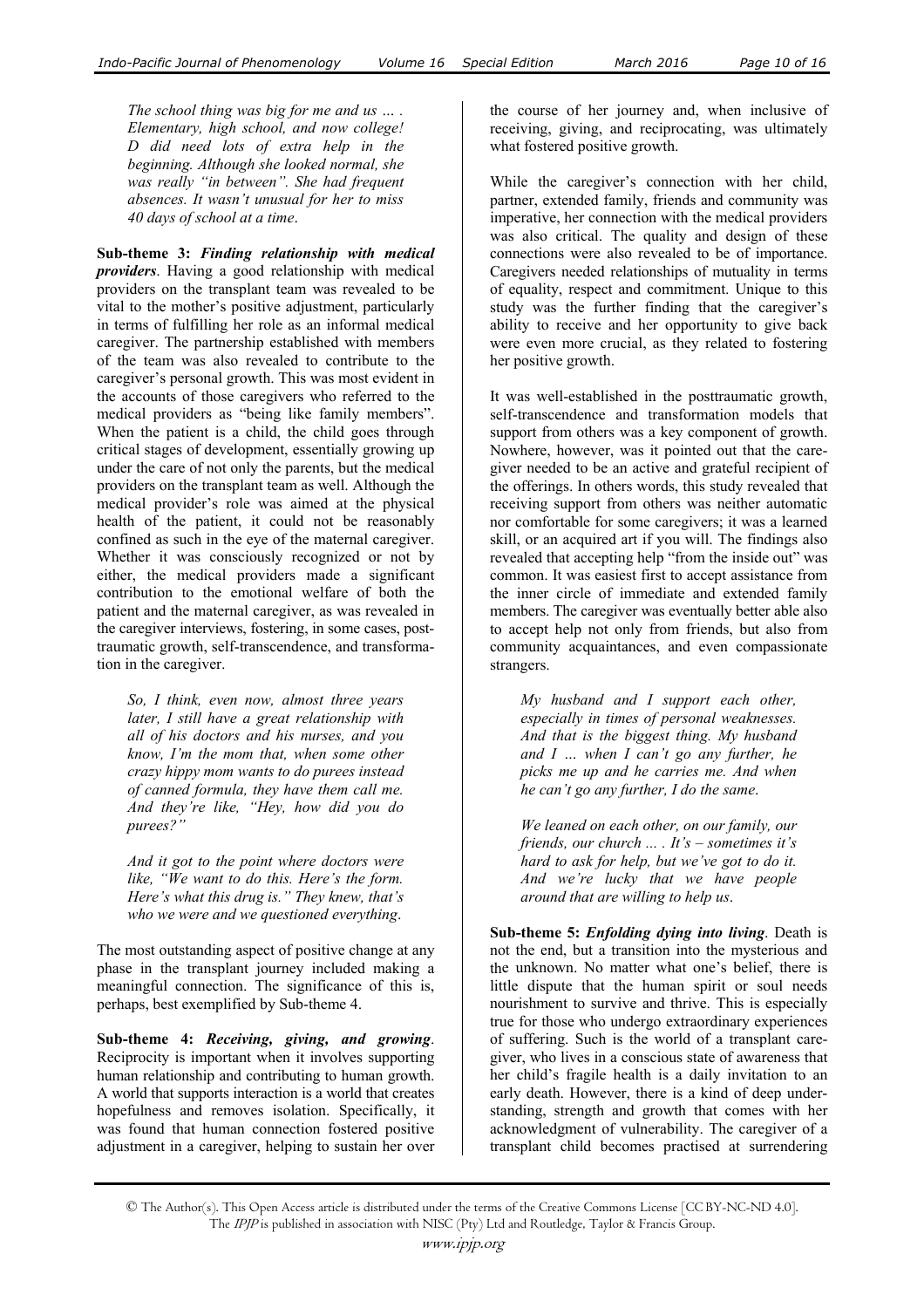control, learning to accept and even embrace many small losses or small deaths that paradoxically give her strength to make peace with her journey.

*Yes, that is one of my favourite Bible verses. Isaiah 41:13; it says, "For I the Lord, your God, take hold of your hand, saying unto you, fear not. For I will help you." And I know that – God's been good. I know that I trust Him. I know that whatever He has in store, there's a reason for it. If it is that B's only with us for a little bit, there's a reason for it. B is needed elsewhere. You know it's – it's hard to think that one of these days B might not be here, but just knowing that God has a plan and that God's there, that I can pray, that I can, you know, read scriptures. I can do what I need to. I can go to church. You know that – that helps*.

**Sub-theme 6:** *The second-chance self*. Nothing can bring back the dreams a mother had before the diagnosis of her child's kidney failure. It is a lifechanging event that unfolds into a never-ending story of loss and renewal. The mother of a transplant child loses parts of herself on the journey; however, there are gifts that come with the experience that help her to find a "second-chance self" and uncover what Mary referred to in her story as "silver linings". In the final analysis, the phenomena of posttraumatic growth, self-transcendence and transformation in the maternal caregivers of transplant children could not have been captured more succinctly than in the accounts that were shared by mothers in their interviews. Excerpts from those interviews provide a peek into what the phenomenon looks like. Even more revealing are the "silver lining" stories, a term borrowed from one of the participants, that described the phenomenon of positive growth in the words of the caregivers as they were spoken. An example follows.

## *A Silver Lining Story – The Search for a Second Beginning*

*Going through the second transplant is when we really realized we had to be reliant on other people, whereas before we could shelter ourselves and isolate ourselves and insulate ourselves and just handle it. And people didn't know how to help. And because we really didn't need the help, so we didn't ask for it; but when the second transplant came around, I couldn't do it alone. And the community just was incredible in embracing us. And we went out to our family first and we said "Listen, we need another kidney and* 

*R is not a match … and we need another kidney", and so our families were wonderful. Everybody stepped up and we went through probably almost all family members on both sides and couldn't come up with anybody, because we were all related and bloodrelated and so it just didn't make for a good match for C*.

*And so we finally went out to the public and it was hard going public. You know, we had been so private for so long. It was really hard to go public. But it was the most rewarding thing we ever did; to see the power of prayer and of people's compassion and willingness to help was incredible. So we had probably over 200 people call and get tested*.

*It was unbelievable. I mean our email went around the world. We had people in London emailing us and people really sent it on. You know, we'd send it to one person and they send it to 10 more, so it touched around the world. It was incredible – incredible. And the irony of all of it is that we ended finding a donor here and he was an altruistic donor – his wife had been in her book club one night and the girls were talking about it and they hadn't even received the email. They were acquaintances of ours, but not super close friends*.

*And they had heard about it and she went home and she talked to her husband and said, we need to do this. We need to get tested. And so the friend that she had heard about it from forwarded on the email. And that's how it went*.

### **The Fundamental Structure of Positive Growth**

Just as other researchers created conceptual process or outcome models to help describe posttraumatic growth (Tedeschi & Calhoun, 1995), self-transcendence (Reed, 2008), transformation (Dubouloz et al., 2010), and worldview transformation and social consciousness (Schlitz et al., 2010), the findings of this study lent themselves to the creation of a model (Grace, 2014) depicting the fundamental structure of positive, selftransformative growth in caregivers of transplant children. This model, presented in Figure 1, provides the reader with a visual illustration of the process of transformational growth as illuminated by the research findings reported above and further elucidated by the discussion that follows below.

© The Author(s). This Open Access article is distributed under the terms of the Creative Commons License [CC BY-NC-ND 4.0]. The IPJP is published in association with NISC (Pty) Ltd and Routledge, Taylor & Francis Group.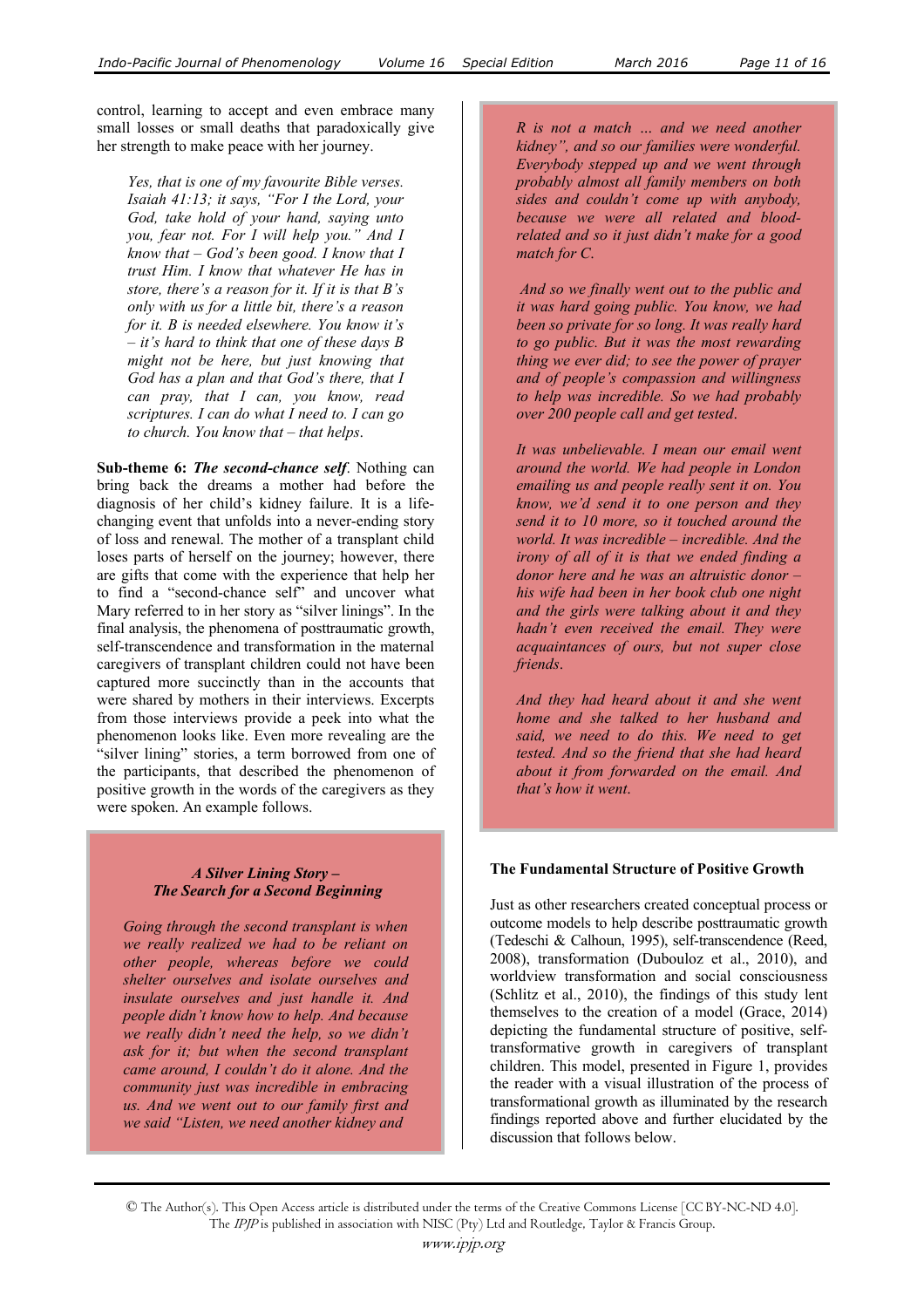

 *Figure 1.* **Grace's Structure of Positive Growth**

### **Discussion**

It is notable that the analysis of accounts of the experience of being a transplant caregiver revealed that the fundamental structure of positive growth in this population had much in common with the models reviewed in the literature – posttraumatic growth (Tedeschi & Calhoun, 1995), self-transcendence (Reed, 2008), transformation (Dubouloz et al., 2010), and worldview transformation and social consciousness (Schlitz et al., 2010). In other words, if one were to ask what exactly the phenomenon of positive growth is, one would find that the models reviewed in the literature and the one that unfolded in this study share common themes. If one were to ask how the phenomenon of positive growth unfolds, one would find that the process of growth in the existing models is once again consistent in a number of regards with the findings of the current study. A quick visual reference comparing the current study's diagrammatic model with the first three models of growth can be found in Grace (2014, pp. 339-341), and the fourth comparative model, worldview transformation, can be viewed in Schlitz et al. (2010, p. 23). Although a comprehensive commentary on the parallels between these models and the current study's model is beyond the scope of this paper, the discussion that follows will briefly address the unique questions raised within each of the four models.

The first question derives from the model of posttraumatic growth wherein Tedeschi and Calhoun (1995) propose that a traumatic experience is pivotal to growth. Asking about the maternal caregiver's experience of stress and trauma associated with the transplant journey, it was found in the current study that all seven mothers experienced a significant amount of each associated with her experience of being a caregiver for her transplant child, and as such often managing complex situations both pre- and posttransplant – a journey of endless beginnings. All caregivers at some point in their journey experienced posttraumatic stress, while two caregivers revealed unresolved symptoms of PTSD. While many factors were identified as contributing to caregiver stress and trauma, all of which entailed experiences of loss that transpired in various ways and to different degrees, the time of diagnosis emerged as being especially significant. In fact, all seven caregivers saw the initial diagnosis as one of the most stressful times in the journey. This supports the findings of studies that reported that 70% of parents in any chronic illness context are traumatized by news of their child's medical diagnosis (Clements, Copeland, & Loftus, 1990). It is therefore not surprising that the pretransplant phase, which includes encountering loss (Main Theme 1) and transitioning through loss (Main Theme 2), proves to be especially traumatizing in the case of transplant caregivers.

The second question also comes from the model of posttraumatic growth, and asks about the maternal caregiver's experience of beneficial change associated with the transplant journey. Beneficial change did occur in seeming shifts in the way a caregiver viewed her circumstances over the course of the journey. The positive shifts, however, were most pronounced in the third or posttransplant part of the journey described as

<sup>©</sup> The Author(s). This Open Access article is distributed under the terms of the Creative Commons License [CC BY-NC-ND 4.0]. The IPJP is published in association with NISC (Pty) Ltd and Routledge, Taylor & Francis Group.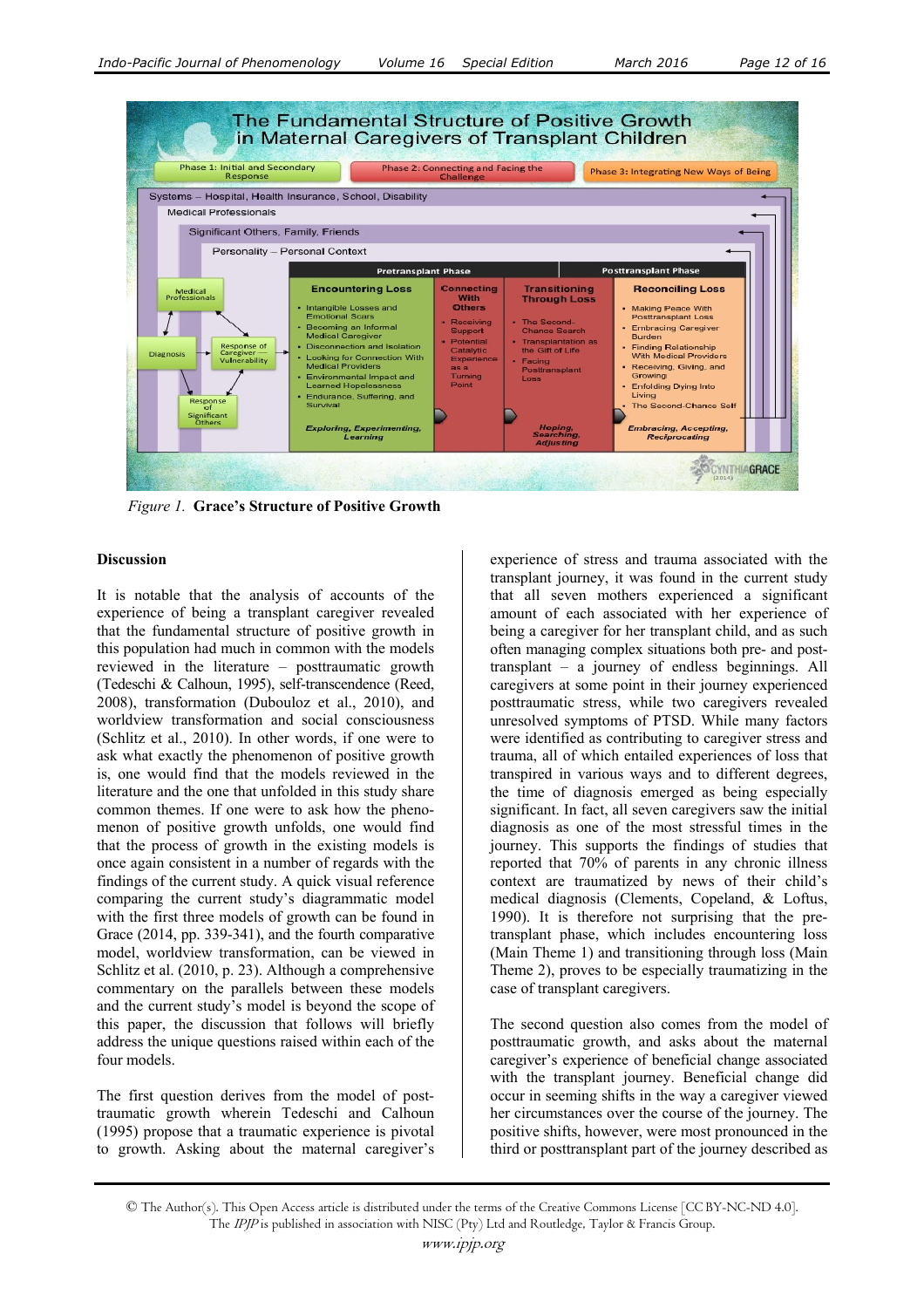reconciling loss (Main Theme 3). This phase of the journey found the caregiver resolving, accepting, and making peace with the many layers of loss she had experienced and the new ones she continued to face. She not only fulfilled her role as a caregiver, but she embraced it fully, integrating it into her identity and being.

This did not mean that she found the posttransplant tasks easier to handle; she simply learned how to do them with greater efficiency and less damage to her self-regard. She had mastered parts of a previously unpredictable environment, and now she knew that she could do it again. Like the Hiroto (1974) and the Hiroto and Seligman (1975) studies in which subjects were exposed to inescapable noise conditions and their belief in their own ability to control the noise predicted their behavioural responses, caregivers had learned how to prevent or avoid being severely traumatized by psychologically "jumping over" the mental barriers that had previously rendered them helpless. Through their experience, they had learned to modulate their responses and developed a belief in their ability to do so, transforming the likelihood of learned helplessness into the potential for "learned hopefulness". Caregivers' experiences of facing and transitioning through loss in phases 1 and 2, leading to their ability in phase 3 to accept that these losses had caused a permanent change in their lives and identities, were powered by increasing belief in themselves and their own ability to affect their external environment and modulate their internal one as they moved forward. They not only embraced their role as a caregiver, but they accepted the layers of loss that they knew would continue to occur. This internal shift did not happen, however, without external support.

The third question comes from the model of selftranscendence (Reed, 2008) and asks how a caregiver changes in connection with self, others and the environment. Shifts in this regard were revealed as a gradually occurring process that started in the pretransplant phase and extended throughout the transitional phase of transplantation and into the posttransplant period. The caregiver experienced a selfperception of changed intrapersonal identity, interpersonal relations and environmental relations leading to learned hopefulness and, eventually, growth and wisdom. This study revealed that learned hopefulness did not occur in a vacuum, as the formation of caregiver belief leading to learned hopefulness came from having a connection with others. However, connection and offers of support are not enough alone to inspire caregiver growth. As this study found, the real catalyst and crucial factor necessary for the experience of positive growth in these caregivers rested on their ability to actively receive what others had to offer them. Ultimately, reciprocal connections with supportive others expanded to include relating differently to the environment as a whole, as can be seen markedly throughout Main Theme 3, reconciling loss.

The fourth question comes from the models of transformation (Dubouloz et al., 2008; Schlitz et al, 2010) and asks about events that are pivotal to positive change which leads to individual worldview transformation and broadened social consciousness. It was revealed that, while each caregiver experienced a turning point that was catalytic to positive change, some caregivers experienced more than one turning point. The events that led to a turning point or catalyst for change varied with each caregiver, but all of them had at least one thing in common – each caregiver experienced a profound connection with others. As pointed out earlier, her transition was not made in isolation. The two key elements of that connection consisted of a gift of support (giving on the part of one individual), and the willingness/ability of the caregiver to accept the gift (receiving on the part of the other). This may seem like a logical exchange, but receiving is not easy for many people, especially during times when they feel vulnerable and the risk of being given inappropriate or innocently harmful gifts of help can have a damaging impact.

No matter how dire the caregiver's personal situation or how frustrating the limitations imposed by complex and rigid systems, at the end of the day it is human connection and support from others that help the caregiver to survive and thrive, creating circumstances conducive to experiencing posttraumatic growth, selftranscendence and transformation (Dubouloz et al., 2010; Reed, 2008; Tedeschi & Calhoun, 1995). The current study revealed, however, that supportive help from others is only able to contribute to the wellbeing of the caregiver if she has the willingness and capacity to receive it. Unfortunately, there has been very little research on the art of teaching a vulnerable person how actively to receive quality help when it is offered. This study revealed that vulnerable caregivers were more apt to accept help from those in their inner circle, and that those who experienced growth eventually accepted help not only from family members and friends, but also from medical providers and even complete strangers. Caregivers who grew as a result of their connection with others were caregivers who were able to participate as active receivers regardless of who initiated the transaction. Essentially, when a caregiver felt empowered to take the support others offered, she experienced less isolation. Her hope was renewed and she found meaning in her suffering, especially when the time came for her to reciprocate by giving back in some way.

# **Conclusion**

The crux of what the findings of this study revealed is

© The Author(s). This Open Access article is distributed under the terms of the Creative Commons License [CC BY-NC-ND 4.0]. The IPJP is published in association with NISC (Pty) Ltd and Routledge, Taylor & Francis Group.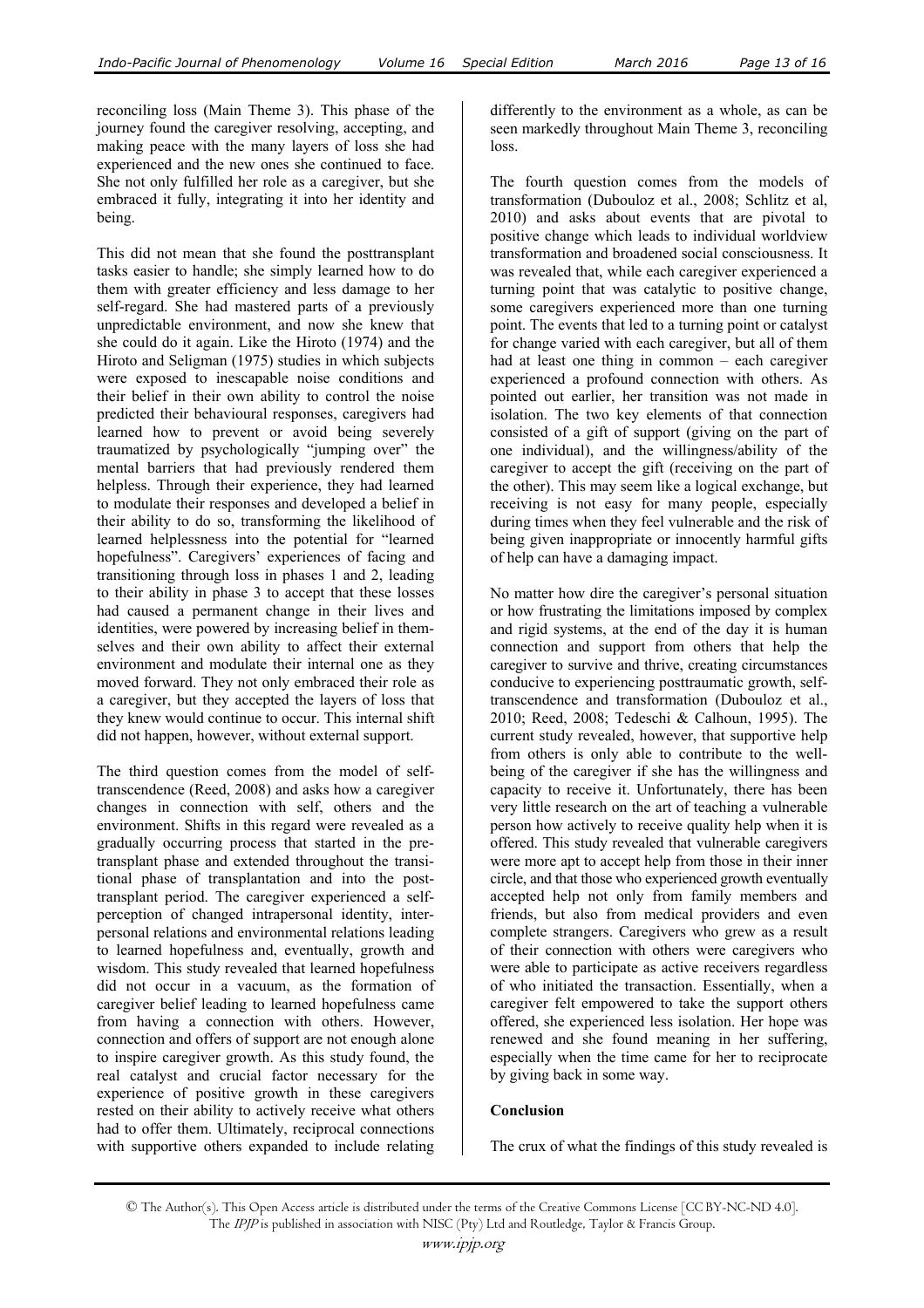that, while caregivers of transplant children experience trauma, they also experience positive growth. The findings furthermore suggest that interventions aimed at discouraging trauma and promoting growth can encourage healthy human connection between caregivers and those who support them, especially family members and the medical providers who tend to become like family members over time. The acts of receiving, giving, validating, and giving back – and the reciprocity implied – are integral components of a functional human connection. They were found to be necessary elements in terms of caregiver positive growth. A caregiver's experience of positive growth is a beneficial outcome not only for her but also for everyone who is part of her journey. The population of children needing organ transplants continues to increase, translating into increased numbers of caregivers, patients and families who are searching for a second chance. If and when that opportunity appears, those involved in the journey will already have experienced

a significant amount of trauma and loss. Those who make peace with the suffering and find meaning in their losses stand the chance of realizing much more than survival as a result of the journey.

In spite of the challenges that the caregivers of transplant children face, there is a silver lining of hope. That hope does not simply rest in the promise of what is delivered through transplantation, but resides in the heart of what is offered through human connection, nurturing the possibility for growth to occur and for everyone involved in the connection to flourish as a result. As this study revealed, through the unique animation of human connection, reciprocal interaction in the form of receiving, giving, validating, and giving back becomes a catalyst for posttraumatic growth, self-transcendence and transformation, thereby serving as a conduit for finding the second-chance self that might very well be the real gift of life.

### **Referencing Format**

Grace, C. (2016). The second-chance self: Transformation as the gift of life for maternal caregivers of transplant children*. Indo-Pacific Journal of Phenomenology, 16* (Special Edition: *Contemporary Phenomenological Research on Key Psychotherapeutic Issues*), 16 pp. doi: 10.1080/20797222.2016.1164988

#### **About the Author**

*Cynthia L. Grace American School of Professional Psychology Argosy University, San Francisco Bay Area*  E-mail address: drcynthiagrace@gmail.com

Dr Cynthia Grace, PsyD, is a clinical psychologist whose practice specializes in providing psychosocial support services to people of all ages affected by acute and chronic medical illness, developmental disability and disease related trauma. She has been facilitating support groups, providing individual counselling, and conducting special workshops for the Cancer Support Community since 2009.

Prior to receiving her doctorate in clinical psychology, Dr Grace was employed as a full-time business professional in management and marketing for several major corporations. During that time she also served as a liaison and ambassador for a number of organizations, including the Family-Centred Care Team at the Stanford Medical Centre, the California Transplant Donor Network, and the National Kidney Foundation.

A mother, organ donor and caregiver with 22 years of ongoing experience in the world of organ transplantation and physical and developmental disability, Dr Grace is also the co-director and acting vice-president of the *Awakening Retreat Centre* in Brentwood, CA. Under the umbrella of the centre, she focuses substantial energy on *Angels of Grace* (http://angels-of-grace.com), a subsidiary organization aimed at raising awareness of the need for organ donation, patient and caregiver advocacy, and compassionate medical care.

An advocate, caregiver, public speaker, and therapist, Dr Grace is devoted to creating communities where those on the journey of chronic medical illness or disability might connect with one another, discovering, as she did, that there is hope for meaning, renewal, growth and transformation in spite of the many challenges that are encountered.



<sup>©</sup> The Author(s). This Open Access article is distributed under the terms of the Creative Commons License [CC BY-NC-ND 4.0]. The IPJP is published in association with NISC (Pty) Ltd and Routledge, Taylor & Francis Group.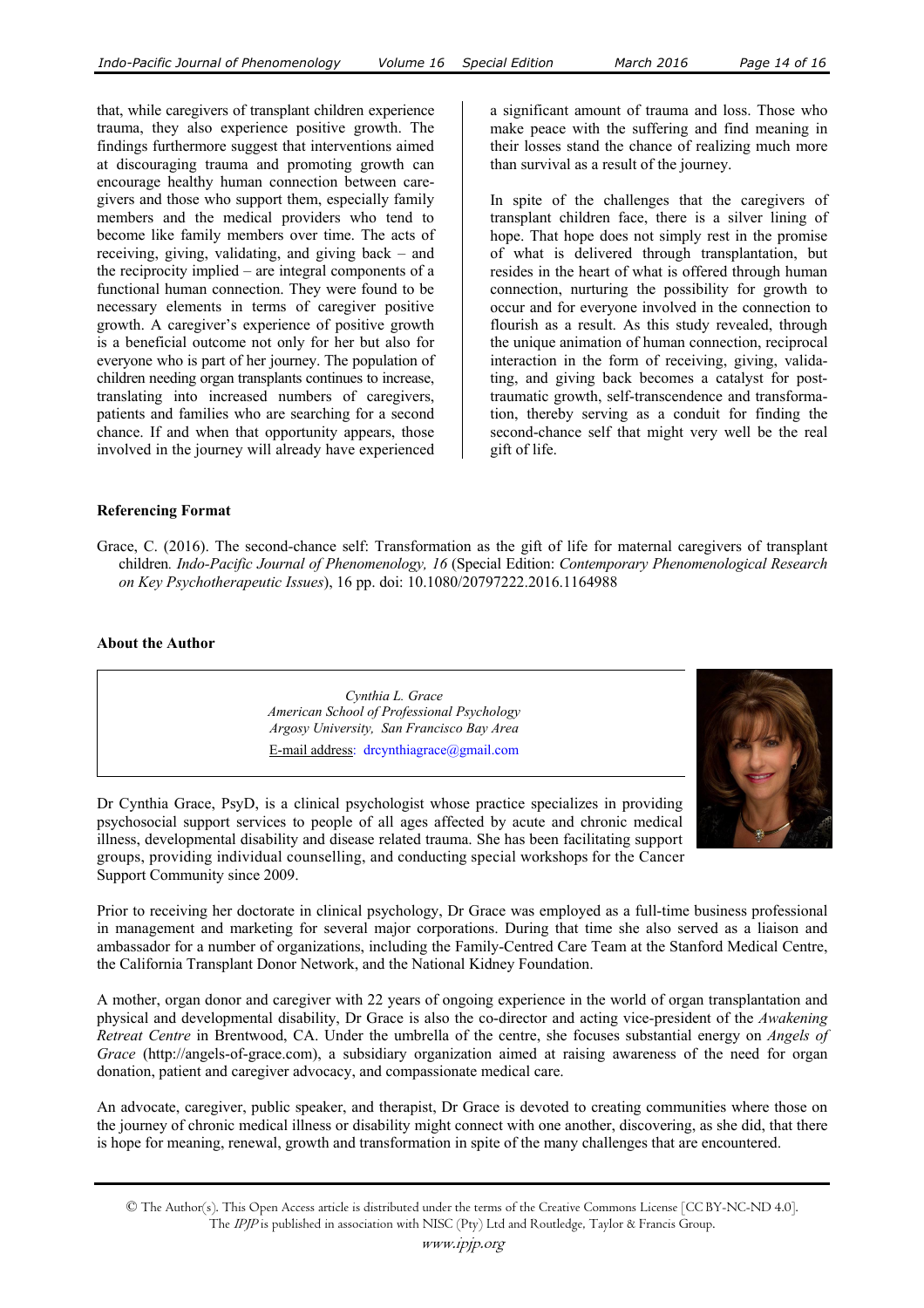#### **References**

- Barakat, L. P., Alderfer, M. A., & Kazak, A. E. (2005). Posttraumatic growth in adolescent survivors of childhood cancer and their mothers and fathers. *Journal of Paediatric Psychology*, *31*(4), 413–419. doi: 10.1093/jpepsy/jsj058
- Braud, W., & Anderson, R. (Eds.). (1998). *Transpersonal research methods for the social sciences: Honouring human experience*. Thousand Oaks, CA: Sage.
- Clements, D. B., Copeland, L. G., & Loftus, M. (1990). Critical times for families with a chronically ill child. *Paediatric Nursing*, *16*(2), 157–161 & 224.
- Colaizzi, P. F. (1978). Psychological research as the phenomenologist views it. In R. S. Valle & M. King (Eds.), *Existential-phenomenological alternatives for psychology* (pp. 48–71). New York, NY: Oxford University Press.
- Dubouloz, C. J., King, J., Paterson, B., Asche, B., Chevrier, J., & Moldoveanu, M. (2010). A model of the process of transformation in primary care for people living with chronic illnesses. *Chronic Illness*, *6*(4), 282–293. doi: 10.1177/ 1742395310383340
- Giorgi, A. (2006). Difficulties encountered in the application of the phenomenological method in the social sciences. *Análise Psicológica*, *24*(3), 353–361. doi: 10.14417/ap.175 [Reprinted with permission in 2008 in the *Indo-Pacific Journal of Phenomenology*, *8*(1), 1–9. doi: 10.1080/20797222.2008.11433956]
- Giorgi, A. (2009). *The descriptive phenomenological method in psychology: A modified Husserlian approach*. Pittsburgh, PA: Duquesne University Press.
- Grace, C. L. (2014). *The second-chance self: Transformation as the gift of life for maternal caregivers of transplant children* (Doctoral dissertation). Available from ProQuest Dissertations and Theses database. (UMI No. 3583499)
- Heidegger, M. (1962). *Being and time* (J. Macquarrie & E. Robinson, Trans.). New York, NY: Harper & Row. (Original work published 1927)
- Hiroto, D. S. (1974). Locus of control and learned helplessness. *Journal of Experimental Psychology*, *102*(2), 187– 193. doi: 10.1037/h0035910
- Hiroto, D. S., & Seligman, M. E. P. (1975). Generality of learned helplessness in man. *Journal of Personality and Social Psychology*, *31*(2), 311–327. doi: 10.1037/h0076270
- Hoskins, C. N., & Mariano, C. (2004). Data analysis and interpretation. In C. N. Hoskins & C. Mariano (Eds.), *Research in nursing and health: Understanding and using quantitative and qualitative methods* (2nd ed., pp. 60– 68). New York, NY: Springer.
- Joseph, S., & Williams, R. (2005). Understanding posttraumatic stress: Theory, reflections, context and future. *Behavioural and Cognitive Psychotherapy*, *33*(4), 423–441. doi: 10.1017/S1352465805002328
- Kleiman, S. (2004). Phenomenology: To wonder and search for meanings. *Nurse Researcher*, *11*(4), 7–19. Retrieved from http://rcnpublishing.com/journal/nr
- Konrad, S. C. (2006). Posttraumatic growth in mothers of children with acquired disabilities*. Journal of Loss and Trauma*, *11*(1), 101–113. doi: 10.1080/15325020500358274
- Reed, P. G. (2008). The theory of self-transcendence. In M. J. Smith & P. R. Liehr (Eds.), *Middle range theory for nursing* (2nd ed., pp. 105–129). New York, NY: Springer Publishing.
- Ryff, C. D., & Singer, B. (1996). Psychological wellbeing: Meaning, measurement, and implications for psychotherapy research. *Psychotherapy and Psychosomatics*, *65*(1), 14–23. doi: 10.1159/000289026
- Schlitz, M. (2005). The integral impulse: An emerging model for health and healing [Preface]. In M. Schlitz, T. Amorok, & M. S. Micozzi (Eds.), *Consciousness and healing: Integral approaches to mind-body medicine* (pp. xxxvii–xlv). St Louis, MO: Elsevier Churchill Livingstone.

<sup>©</sup> The Author(s). This Open Access article is distributed under the terms of the Creative Commons License [CC BY-NC-ND 4.0]. The IPJP is published in association with NISC (Pty) Ltd and Routledge, Taylor & Francis Group.